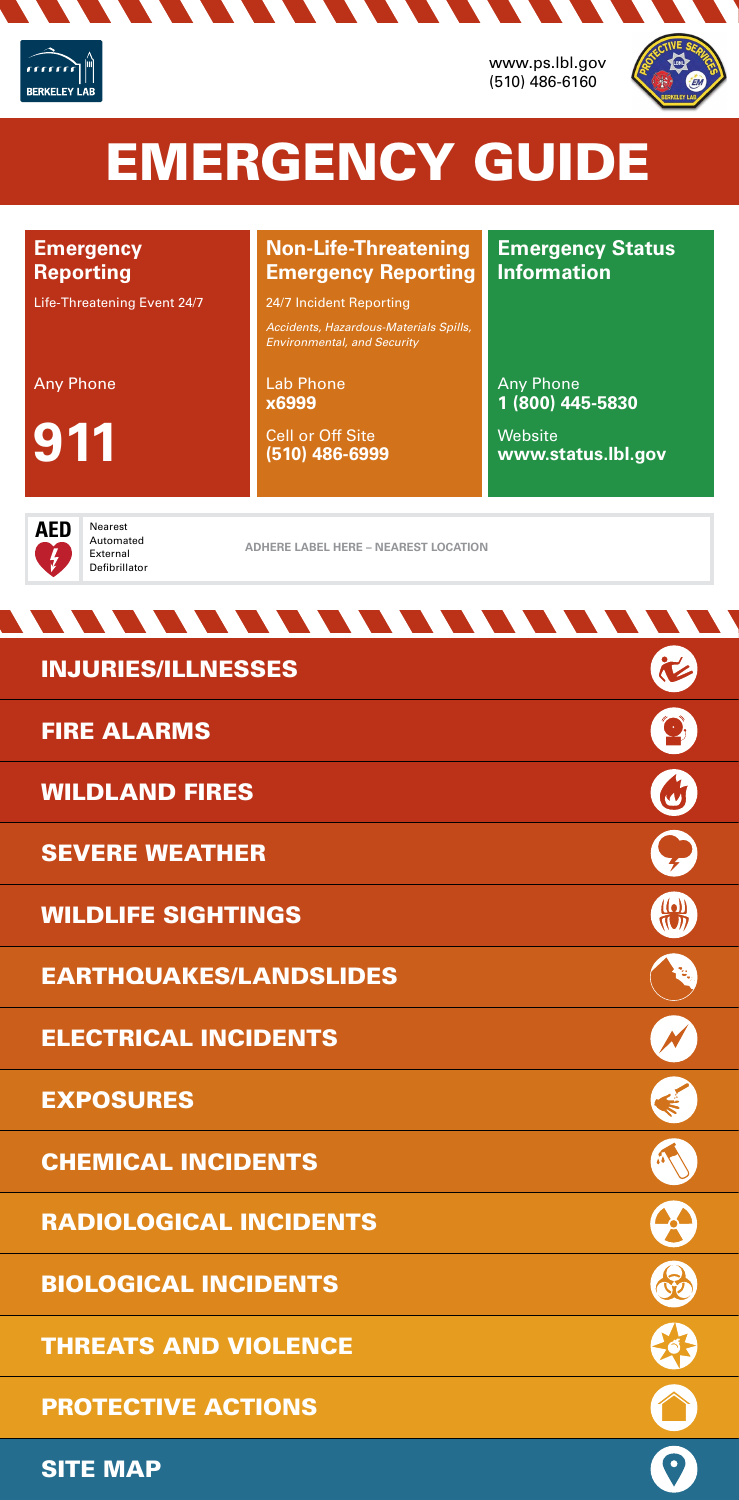

#### In an emergency dial:

**911**

To report an incident or unsafe condition (non-emergency) call:

**x6999**, cell or off site: **(510) 486-6999**

### **INJURIES**

For any life-threatening injury dial **9-1-1**. This includes any injury that needs URGENT medical attention for example: a deep laceration, electrical shock, respiratory issues, or injury resulting in reduced or abnormal cognitive ability (slurred speech, loss of consciousness, vision problems, personality changes, etc.).



#### **For injuries that are not life-threatening:**

- During Health Services business hours (7 a.m. to 4:30 p.m.):
	- Call Health Services at x6266 to report the injury.
	- If capable to safely do so under your own power, proceed to Building 26 for an evaluation and medical care.
	- If incapable to safely do so, request assistance from a colleague or dial **x6999**.
- After business hours call **x6999** and an LBNL Duty Officer will coordinate support on your behalf.
	- Report the incident to Health Services the next business day directly, or through your supervisor.

Please report to Health Services prior to returning to work from any injury that required hospitalization or resulted in five or more consecutive days away from work.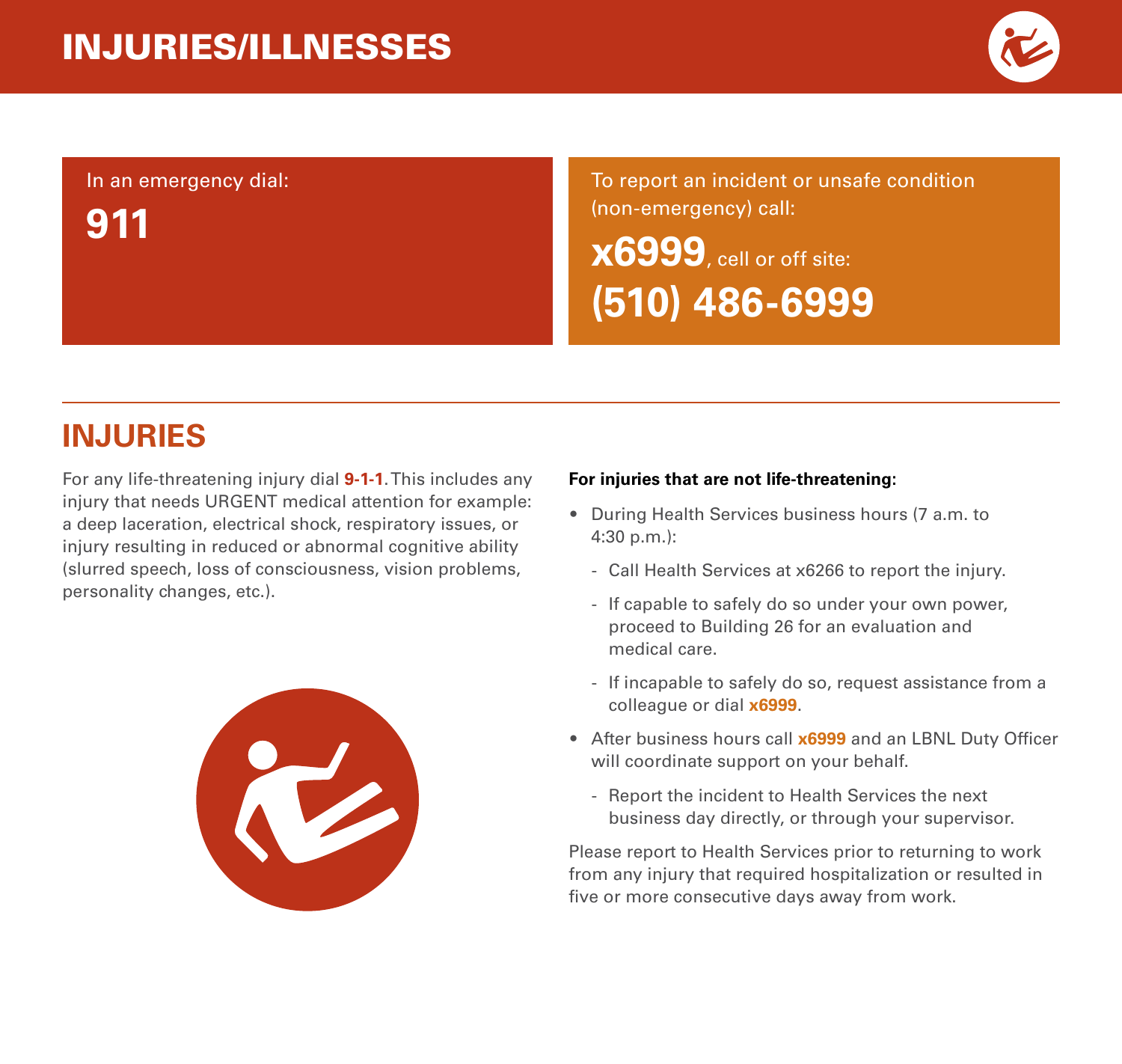### **ILLNESSES**

For any life-threatening illness related symptoms call **9-1-1**. For example: chest tightness or pain, breathing difficulties, heat-related illness, or reduced or abnormal cognitive ability (slurred or unintelligible speech, loss of consciousness, seizure, personality changes, etc.).

#### **For illness symptoms that are not life-threatening:**

- During Health Service business hours (7 a.m. to 4:30 p.m.):
	- Call Health Services at x6266 to report an illness that may have a work-related cause.
	- Employees may call Health Services to speak with a nurse for advice on personal health issues.
- After business hours call **x6999** for an illness that may have a work-related cause and an LBNL Duty Officer will coordinate support on your behalf.
	- Work-related illness must be reported to Health Services the next business day.
- Employees with a suspected contagious illness:
	- Do not return to work until you are fever-free for 24 hours without the use of a fever reducing medication (i.e., Tylenol).
	- Report to Health Services for return-to-work clearance if absent five days or more.

Please report to Health Services prior to returning to work from any illness that required hospitalization or resulted in five or more consecutive days away from work.

Next Topic:



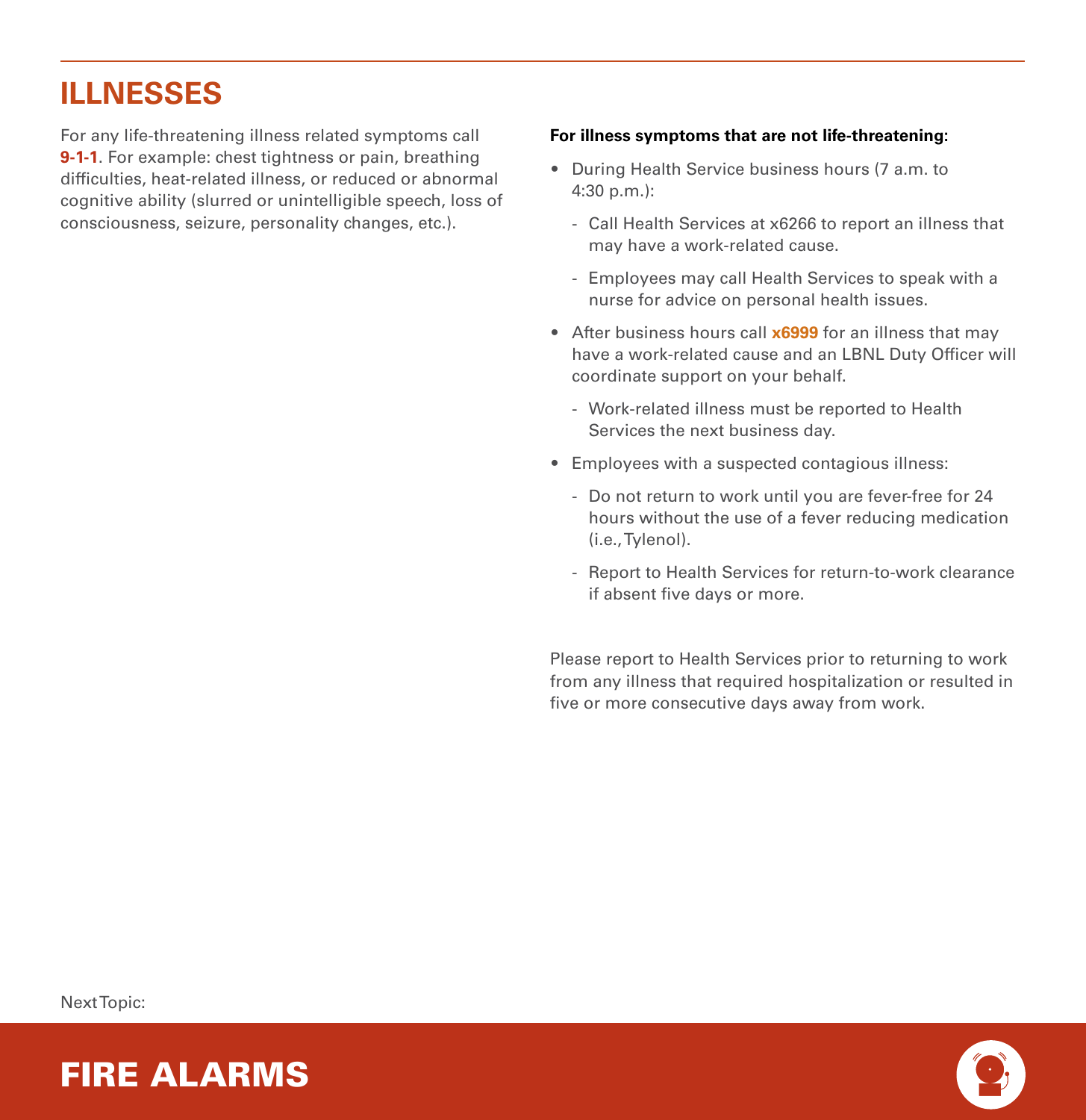

### In an emergency dial: **911**

To report an incident or unsafe condition (non-emergency) call:

**x6999**, cell or off site: **(510) 486-6999**

### **FIRE ALARMS**

#### **Fire Response Actions**

A fire alarm in a building will provide an audible signal via bells or horns and may provide a visual signal via strobe lights. The fire alarm system may be activated by detection of smoke, heat, or sprinkler water flow or by a manual fire alarm pull station.



#### **If your fire alarm sounds:**

- Evacuate the building immediately and proceed to the designated Emergency Assembly Area (EAA).
	- DO NOT use elevators.
	- Follow the direction of your Building Emergency Team (BET) and emergency responders.
- Before opening any door, check the temperature of the door and the door's handle with the back of your hand.
- Never open doors that are warm to the touch. If a door handle is warm, then use an alternate exit route.
- If smoke, heat, or flames block your exit routes:
	- Stay in the room with doors closed.
	- Place a wet towel under the door, if available.
	- Call **9-1-1** and report your exact location in the building.
	- Open a window and wave a brightly colored cloth or flashlight to signal for help.
- Avoid smoke or fumes. If unavoidable, crawl low under smoke.
- Once outside, follow the instruction of your BET.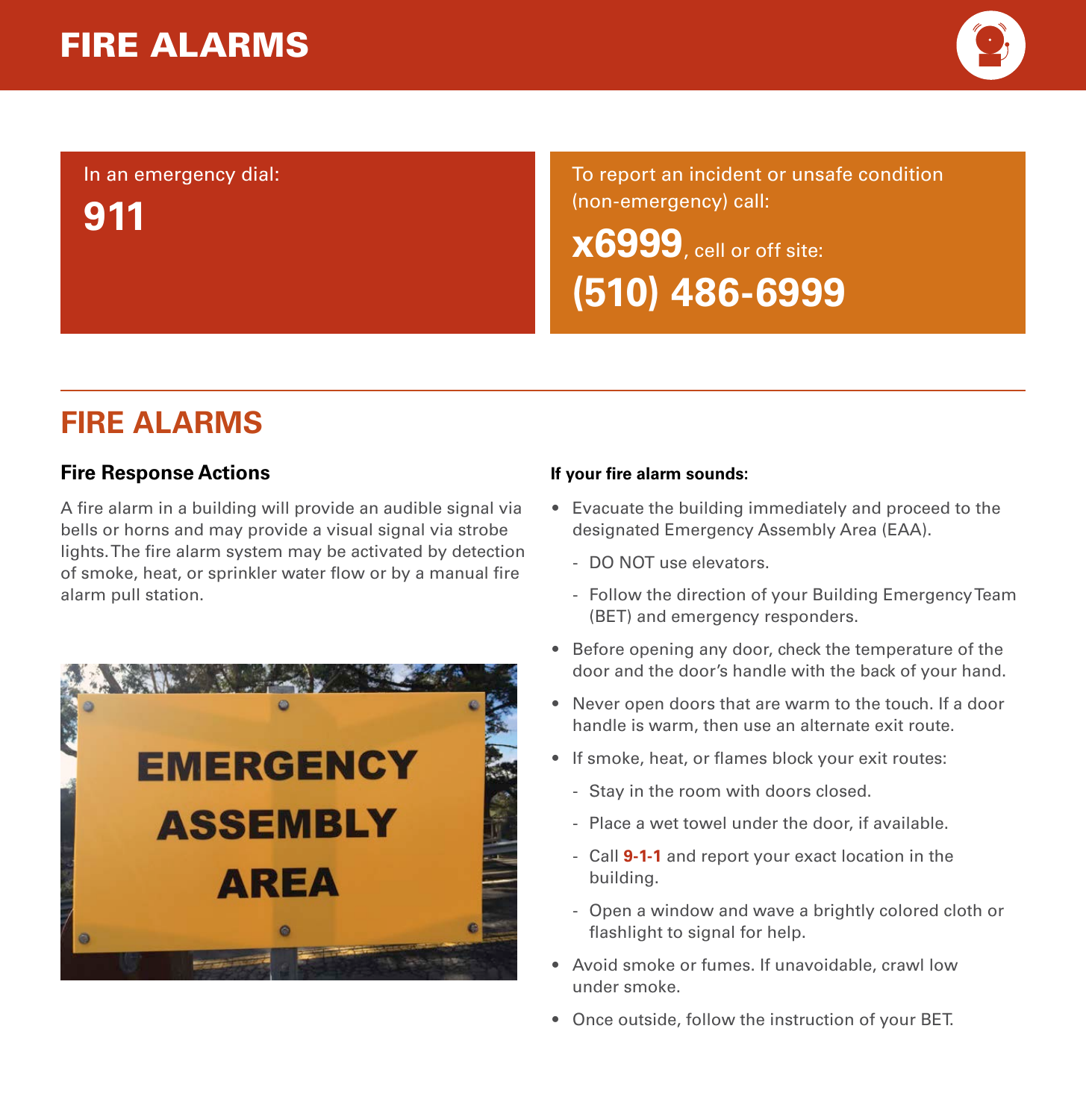

#### **If there is a fire in your workspace:**

- Activate the nearest fire alarm pull station and alert others in the immediate area.
- Use a fire extinguisher only if trained, comfortable in the effort, and confident that it is safe to fight the fire.
- Always maintain access to an exit. Do not let fire get between you and the exit.
- Avoid smoke or fumes.
- Close doors behind you as you exit.
- DO NOT use elevators.
- Evacuate and proceed to the designated EAA.
- DO NOT reenter the building until instructed to do so by Protective Services.

# **FIRE ALARM PULL STATIONS**

Fire alarm pull stations are designed to summon a response force capable of eliminating a fire related hazard. Fire alarm pull stations should therefore only by activated due to presence of fire and/or smoke. If possible, fire alarm pull stations should not be used for:

- Hazardous material spills or odors.
- Natural gas smells.
- Security events.

Dial **9-1-1** to summon the appropriate response to these situations and alert others in the area of the potential hazard.





Next Topic:

# WILDLAND FIRES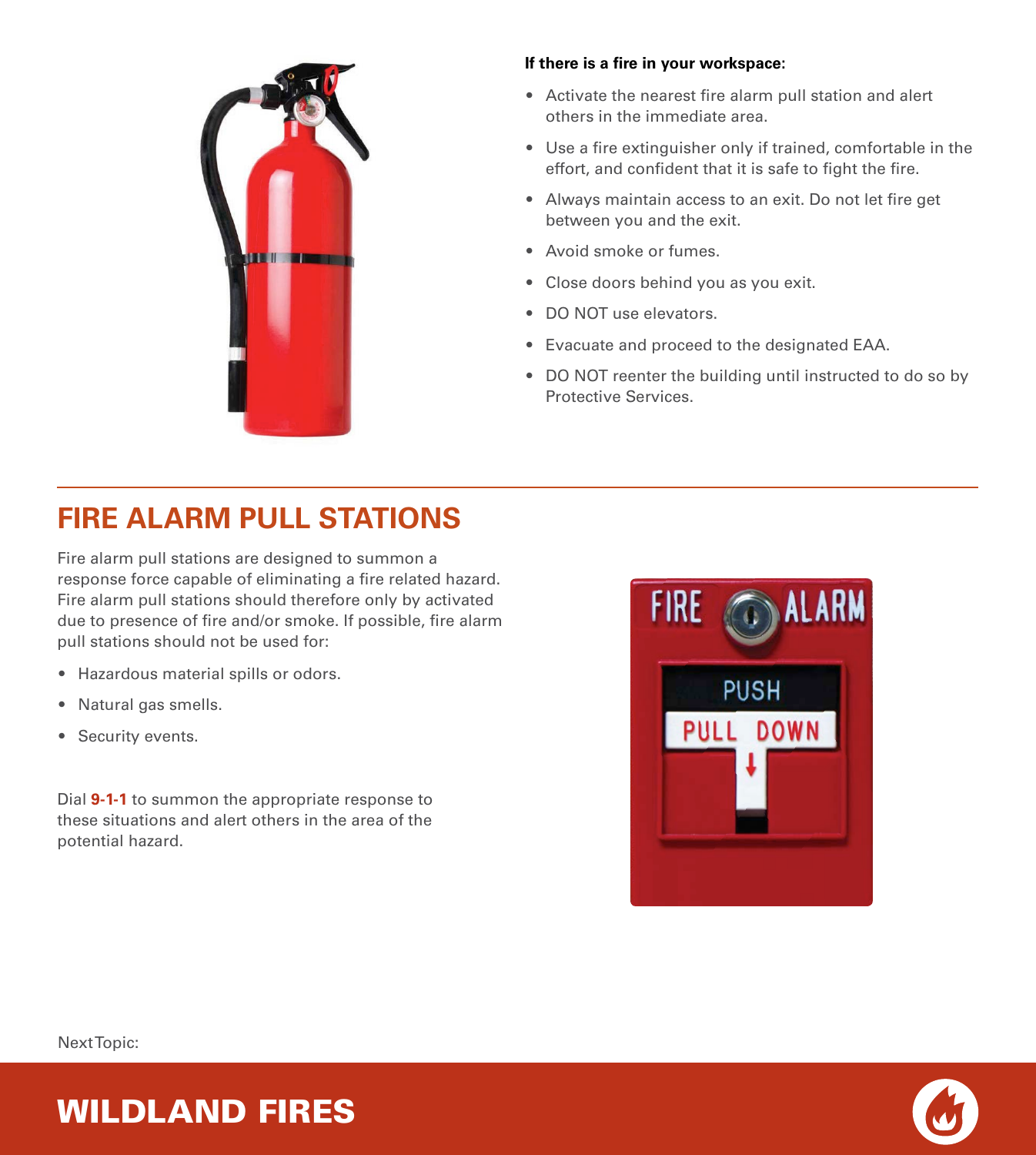

In an emergency dial:

**911**

To report an incident or unsafe condition (non-emergency) call:

**x6999**, cell or off site: **(510) 486-6999**

### **WILDLAND FIRE RESPONSE**

If a wildland fire is going to, or is expected to, impact the laboratory during business hours you will receive emergency notification of Protective Action implementation. The Protective Action will either be to evacuate or to shelter-in-place. All personnel must strictly adhere to Protective Actions in order to ensure everyone's safety, particularly if the site is to be evacuated. Remember evacuating the main site includes the need for you to:

- Be aware of multiple routes to exit the LBNL main site, you may need to use one in an emergency that you may otherwise not use frequently.
- Be aware of multiple routes home from the main site.
- Offer rides to others. There are three times as many people on the LBNL main site as there are parking spots. Many employees use public transport that may not be available in an emergency.
- Leave only when your building is instructed to do so. This prevents traffic congestion that can trap people in a fire's path.

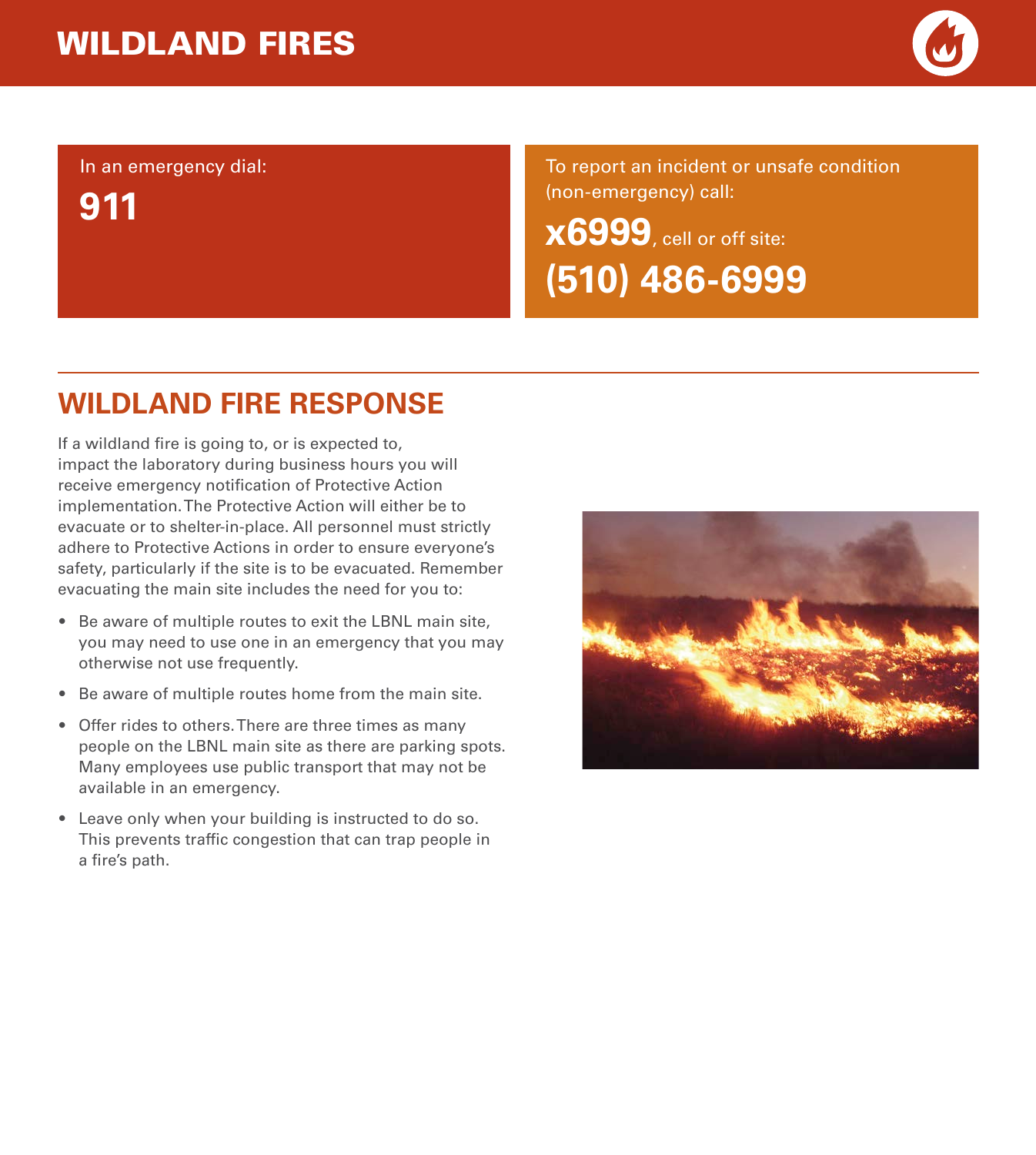### **FIRE WEATHER & RED FLAG WARNINGS**

The National Weather Service issues Red Flag Warnings & Fire Weather Watches to alert fire departments of the onset, or possible onset, of critical weather and dry conditions that could lead to rapid or dramatic increases in wildfire activity. At LBNL a Red Flag Warning will be issued by Protective Services.

A Red Flag Warning is issued for weather events that will occur within 24 hours, and may result in extreme fire behavior. A Red Flag Warning is the highest alert. A Fire Weather Watch is issued when Red Flag weather conditions could exist within a 72-hour period. During these times, all personnel are urged to use extreme caution when going about daily tasks, because a simple spark can cause a major wildfire.

Reduce the risk of wildfires by taking steps to limit sparks and other ignition sources by:

- Ensuring you have a hot work permit (may be suspended during a Red Flag Warning) before conducting any process that may generate heat or sparks.
- On Red Flag Warning days, suspend all outdoor hot work activities and eliminate activities that could generate sparks such as:
	- Lawn mowing
	- Mechanical weed-eating
	- Outdoor welding
	- Landscaping activities that may place a hot engine near dry vegetation.
- Make sure cigarette butts are properly extinguished and only smoke in pre-designated areas.

Next Topic:



SEVERE WEATHER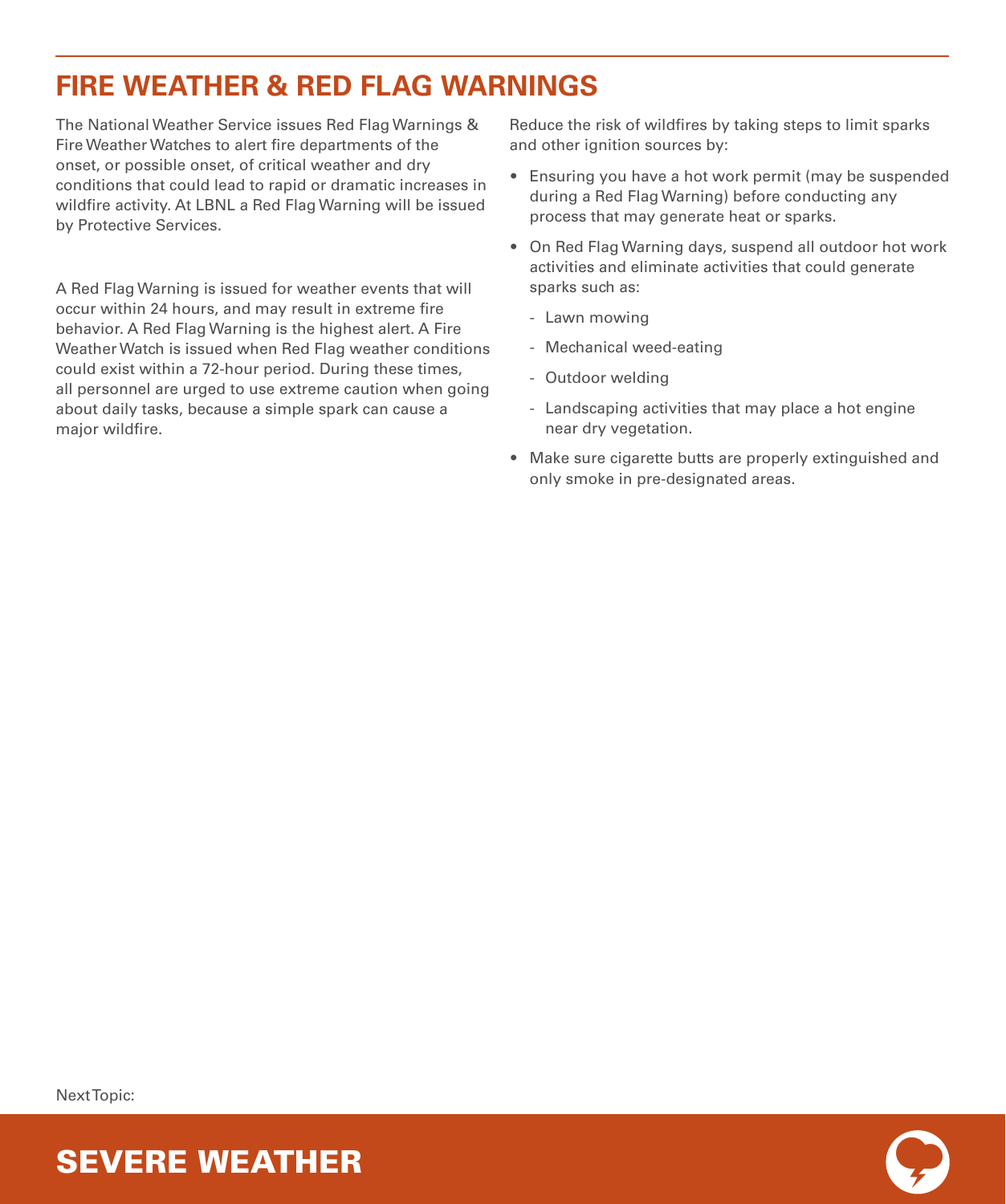# SEVERE WEATHER

In an emergency dial:

**911**

To report an incident or unsafe condition (non-emergency) call: **x6999**, cell or off site: **(510) 486-6999**

Protective Services monitors severe weather systems and conditions, and makes notification to the Lab population when appropriate.

# **FIRE WEATHER & RED FLAG WARNINGS**

The National Weather Service issues Red Flag Warnings & Fire Weather Watches to alert fire departments of the onset, or possible onset, of critical weather and dry conditions that could lead to rapid or dramatic increases in wildfire activity. At LBNL, a Red Flag Warning will be issued by Protective Services.

A Red Flag Warning is issued for weather events that will occur within 24 hours, and may result in extreme fire behavior. A Red Flag Warning is the highest alert. A Fire Weather Watch is issued when Red Flag weather conditions could exist within a 72-hour period. During these times, all personnel are urged to use extreme caution when going about daily tasks, because a simple spark can cause a major wildfire.

#### **Reduce the risk of wildfires by taking steps to limit sparks and other ignition sources by:**

- Ensuring you have a hot work permit (may be suspended during a Red Flag Warning) before conducting any process that may generate heat or sparks.
- On Red Flag Warning days, suspend all outdoor hot work activities and eliminate activities that could generate sparks such as:
	- Lawn mowing
	- Mechanical weed-eating
	- Outdoor welding
	- Landscaping activities that may place a hot engine near dry vegetation.
- Make sure cigarette butts are properly extinguished and only smoke in pre-designated areas.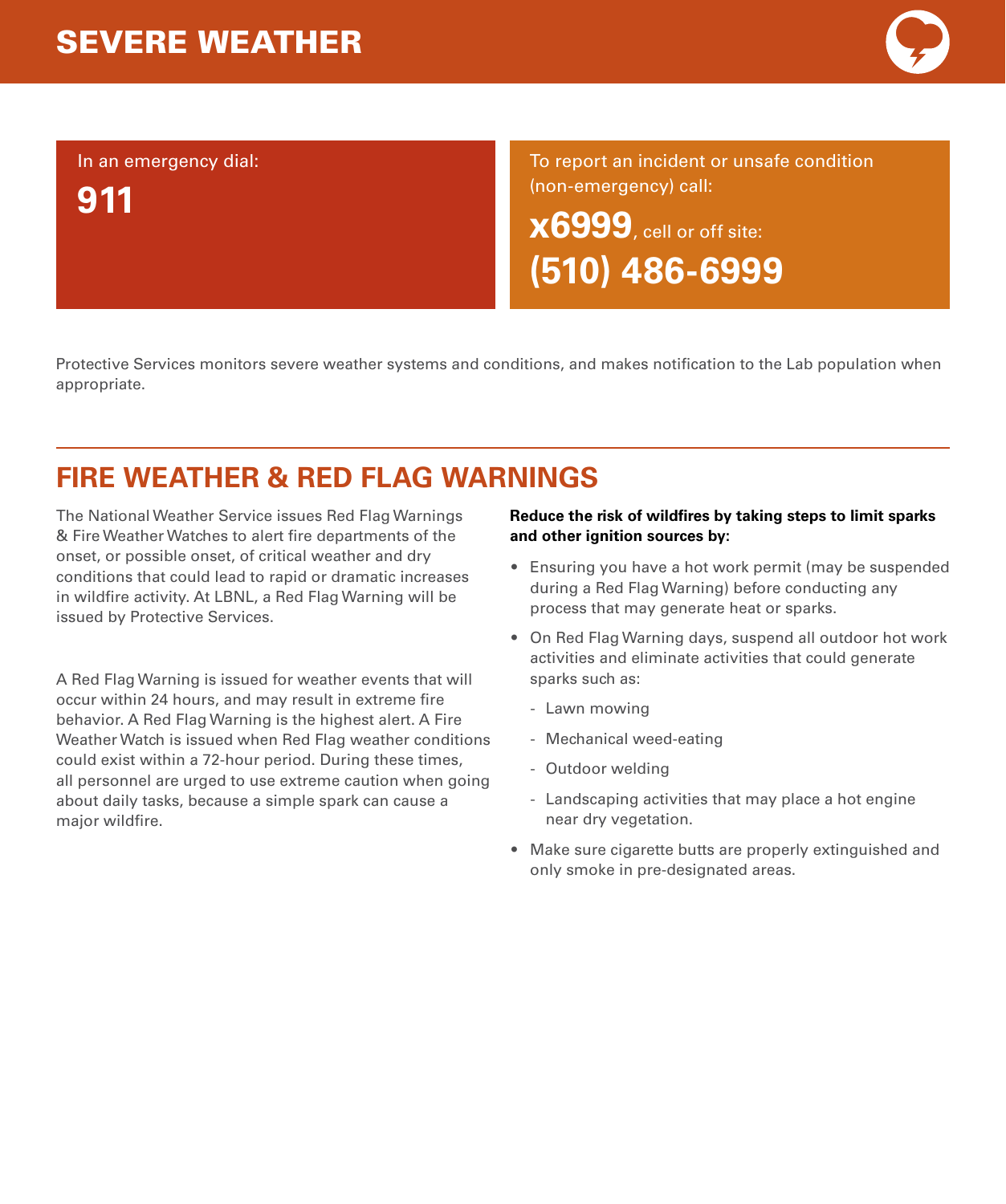### **HEAVY WIND AND RAIN**

High winds can pose a variety of hazards. When high winds are present, please be aware of the potential for sudden power failures and plan accordingly. High winds and rain can also make travel difficult due to debris, standing water on roadways, and decreased visibility. Travel should be avoided when possible, but if travel is necessary use caution and go slow in these types of conditions.



### **LIGHTNING SAFETY**

#### **Lightning: What You Need to Know**

- NO PLACE outside is safe when thunderstorms are in the area!!
- If you hear thunder, lightning is close enough to strike you.
- When you hear thunder, immediately move to safe shelter: a substantial building with electricity or plumbing or an enclosed, metal-topped vehicle with windows up.
- Stay in safe shelter at least 30 minutes after you hear the last sound of thunder.

#### **Indoor Lightning Safety**

- Stay off corded phones, computers and other electrical equipment that put you in direct contact with electricity.
- Avoid plumbing, including sinks, baths and faucets.
- Stay away from windows and doors, and stay off porches.
- Do not lie on concrete floors, and do not lean against concrete walls.

#### **Last Resort Outdoor Risk Reduction Tips for if you are caught outside with no safe shelter anywhere nearby the following actions may reduce your risk.**

- Immediately get off elevated areas such as hills, mountain ridges or peaks
- Never lie flat on the ground
- Never shelter under an isolated tree
- Never use a cliff or rocky overhang for shelter
- Immediately get out and away from ponds, lakes and other bodies of water
- Stay away from objects that conduct electricity (barbed wire fences, power lines, windmills, etc.)



### WILDLIFE SIGHTINGS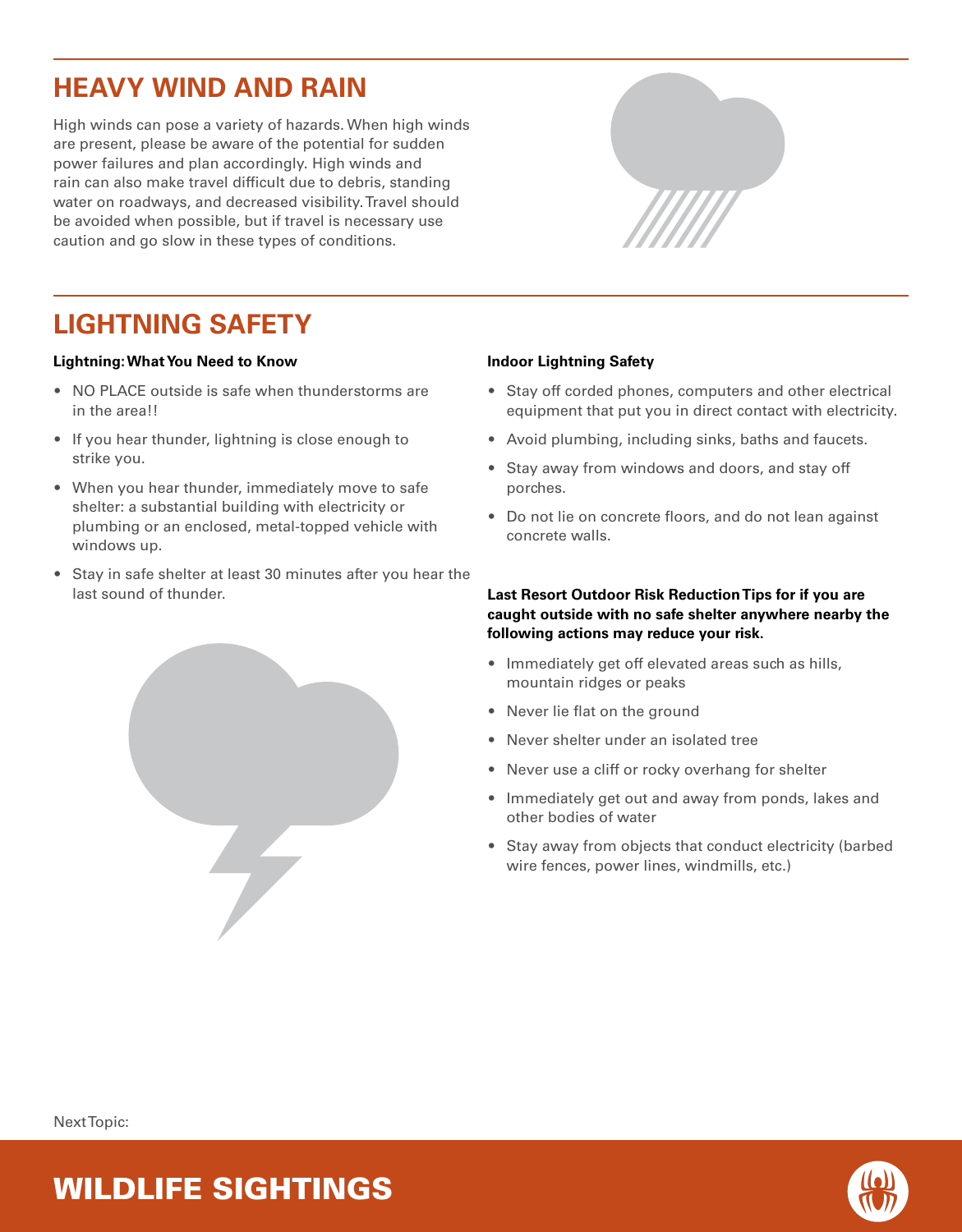# WILDLIFE SIGHTINGS



In an emergency dial:

**911**

To report an incident or unsafe condition (non-emergency) call:

**x6999**, cell or off site: **(510) 486-6999**

LBNL has a variety of wildlife that calls the site home. This includes species that are known to pose threats to humans (e.g., mountain lions or rattlesnakes), as well as those that may cause accidental physical harm to people or equipment when threatened or injured (e.g., deer or turkeys).

### **WILDLIFE TYPES**

These animals can sometimes be found on site, some with higher frequency than others. Though they are not always present, it is important to be aware of the potential for an encounter with any of these animals.

# **Hazardous Wildlife**

Mountain LionsBlack or Brown Widow Spiders RattlesnakesBees and Wasps



Mountain Lion, National Park Service photograph

# **Potentially Hazardous Wildlife**

FoxesCoyotes Raccoons**Opossums** Non-venomous snakes **Turkeys** Deer

Other than insects (spiders, bees, and wasps), all of these animals will normally attempt to flee the area when a human presence is detected. If you see wildlife maintain your distance from them if at all possible to prevent any aggressive responses.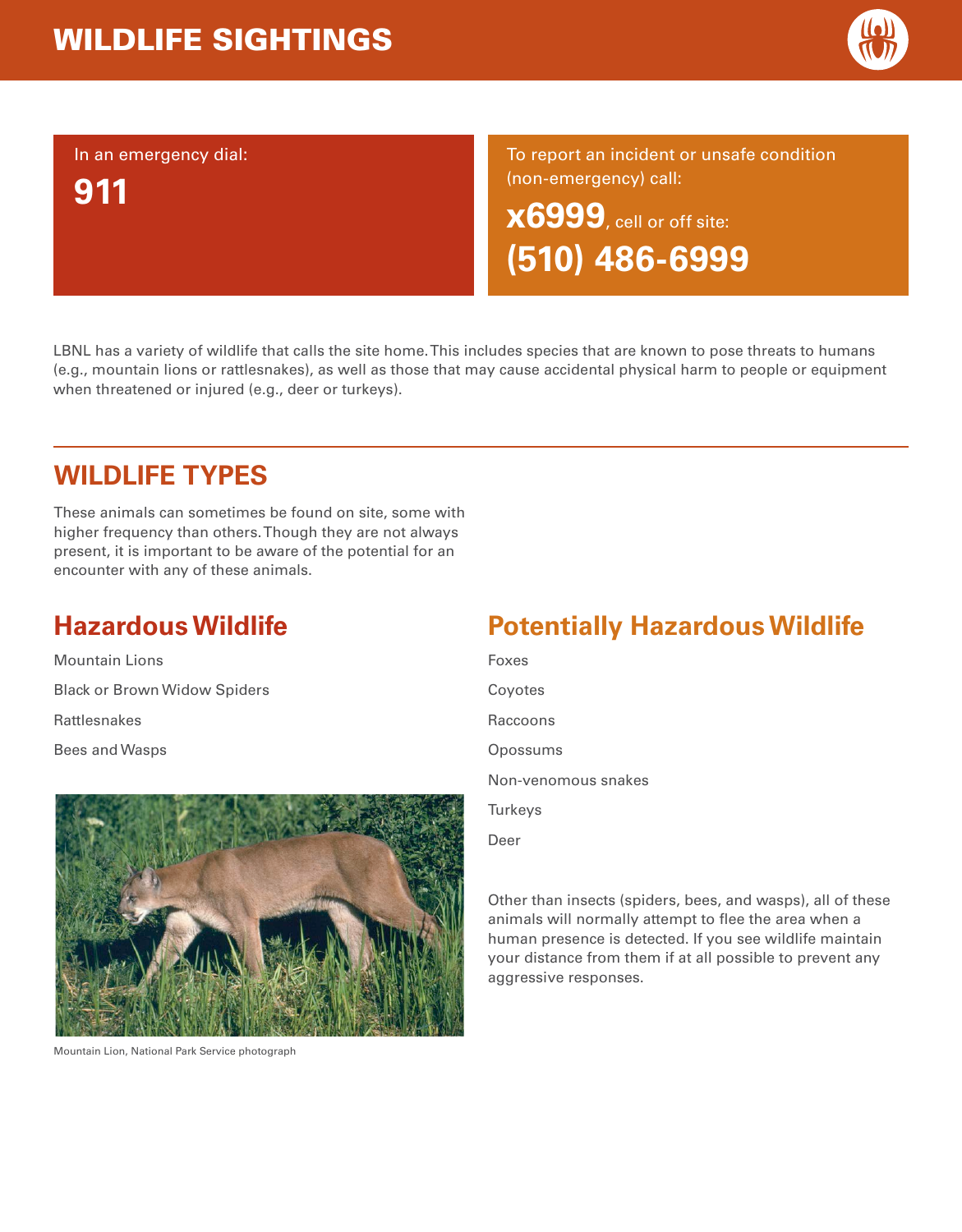### **Hazardous Wildlife**

#### **What should I do if I am attacked or threatened by any animal?**

If you are attacked or threatened by any animal, dial **9-1-1**.

#### **What should I do if I see a** *Hazardous Wildlife* **species?**

If you see any hazardous wildlife species:

• Maintain and increase your distance.

#### **If you see a** *mountain lion* **near or within the site's fence line, dial 9-1-1.**

If you accidently come into close proximity of a mountain lion:

- Do not run from a mountain lion.
- Do not come between a mountain lion and any cubs.
- Do not crouch down or bend over.
- Do try to make yourself look larger.
- Do fight back if you are attacked and try to remain standing.

#### **If you see any of the other hazardous wildlife species in any area where other employees are likely to be:**

Rattlesnakes

- Dial **x6999** and report the sighting and location.
- Warn others who may approach the hazard.

#### Bee or Wasp nests

• Dial **x6999** and report the sighting and location.

EARTHQUAKES/LANDSLIDES

• Warn others who may approach the hazard.



A Northern Pacific Rattlesnake. Image by Bill Bouton.

#### Next Topic:



# **Potentially Hazardous Wildlife**

#### **What should I do if I see a** *Potentially Hazardous Wildlife* **species?**

If you see any potentially hazardous wildlife species:

- Maintain your distance.
- Do not feed or entice the animal.

If you see any animal that appears sick or is acting strangely (injured, staggering, heavy breathing, displaying aggression) dial **x6999**.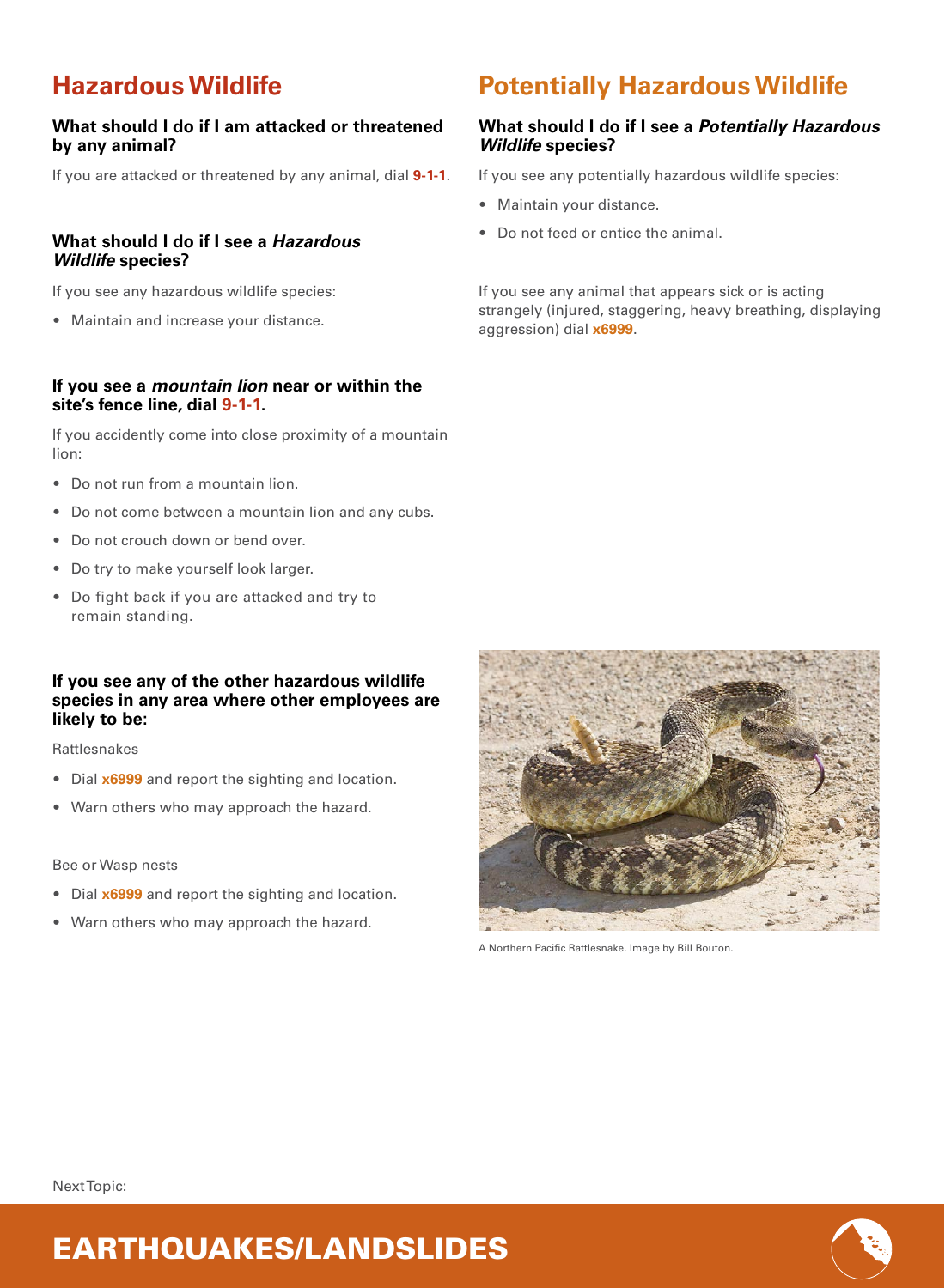# EARTHQUAKES/LANDSLIDES



#### In an emergency dial:

**911**

#### To report an incident, damage, or unsafe condition (non-emergency) call:

**x6999**, cell or off site: **(510) 486-6999**

### **EARTHQUAKE RESPONSE: DROP, COVER, HOLD ON, AND EVACUATE AFTER SHAKING HAS STOPPED**

In an earthquake, the greatest danger is from falling and flying objects. Follow these measures to best protect yourself from these hazards.

- 1. **Drop** onto your hands and knees.
- 2. **Cover** your head and neck.
	- a. Get under a sturdy table or desk, if possible. DO NOT get into a doorway.
	- b.If no shelter is available, get down near an interior wall or next to a low-lying piece of furniture that cannot fall on you.
	- c. Cover your head and neck with your arms and hands.
	- d.If you are outside watch out for overhead hazards (i.e., trees or power lines) and get down on the ground.
- 3. **Hold on** to your shelter.
	- a. Intense shaking may move you and/or your shelter around. Continue to hold onto it.
- 4. **Evacuate** after the shaking has stopped.
	- a.Be aware of changes to your environment. Furniture and equipment movement coupled with debris will make the environment unfamiliar and hazardous.
	- b. Watch out for fire, electrical, and hazardous material hazards as you evacuate. Make note of these hazards and report them to your Building Emergency Team (BET).
	- c. Make note of the locations of any injured or trapped individuals and report this to your BET.
	- d. Report to, and follow the guidelines for your Emergency Assembly Area (EAA).

#### **Post-Earthquake Safety**

Earthquakes are regional events, and so their impacts are not localized to the LBNL main site or any one off-site location. It is extremely important to follow emergency responder and BET instruction after an earthquake. Post-earthquake activities should include:

- 1. Stay away from debris, fires, or downed electrical wires. Bring any potential hazard to the attention of your BET. DO NOT reenter any structure after an earthquake unless permitted by professional first responders.
- 2. Stay put in your EAA.
	- a. There are materials at LBNL that can pose a threat to you, the public, and to those at home if you are contaminated with them and subsequently leave one of the sites.
	- b. Travel is extremely dangerous and will be very difficult after an earthquake so staying put is essential. Emergency responders will be working to move you to a safe location where you can be picked up or transported to a shelter. This will take time to complete so be patient.
- 3. Help out.
	- a. First responders may ask for help with a variety of tasks after such a major disaster. If you feel safe and comfortable to do so, it will help out greatly.

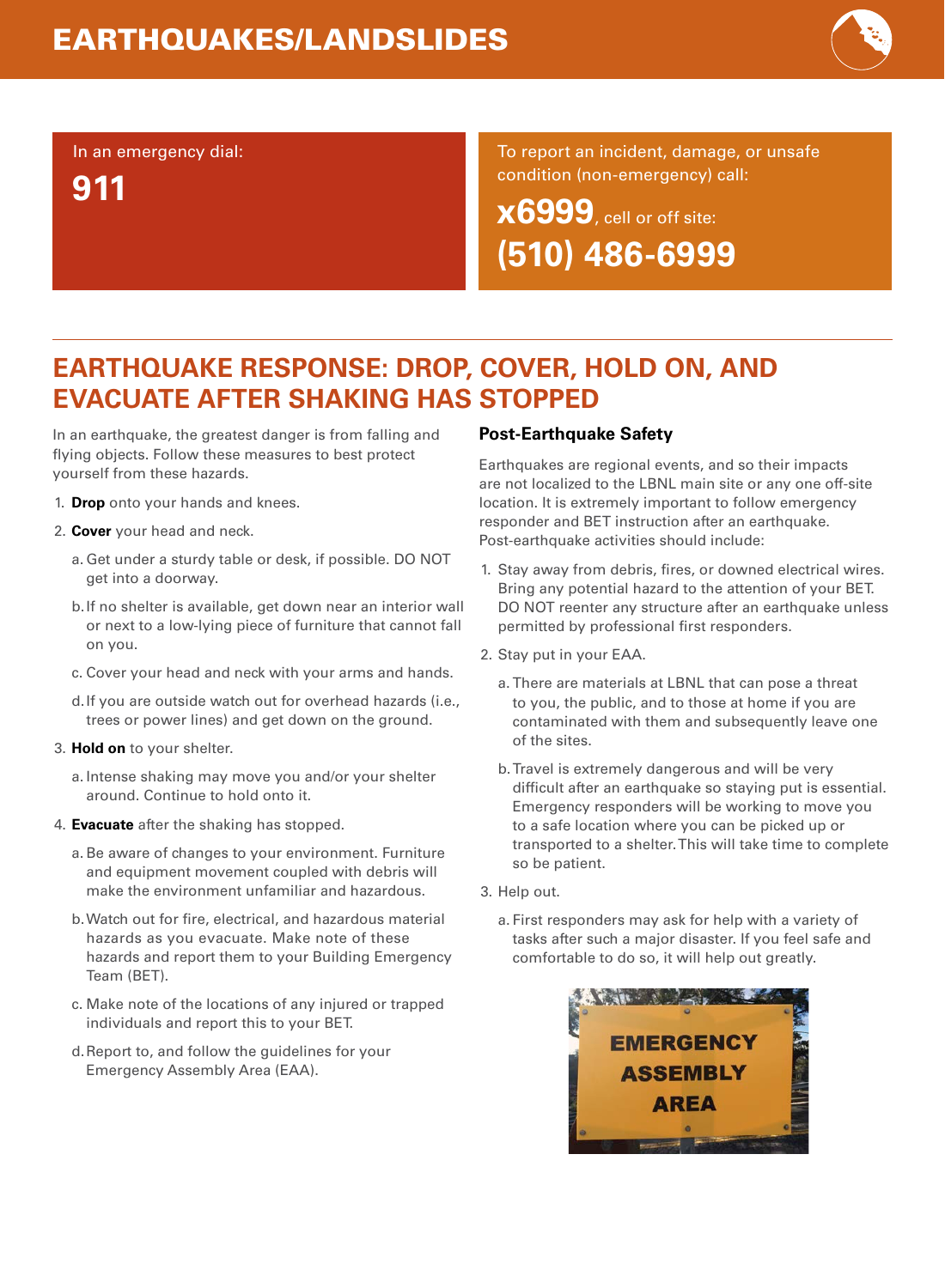### **LANDSLIDE SAFETY**

Landslides can be the result of earthquakes, excessive rains, erosion, or natural ground settling. Landslides are not the same as flash floods or mudflows. The steep topography of the LBNL main site lends to a risk of landslides, in some areas this risk is higher than in others. Landslides also have occurred along Grizzly Peak Boulevard, one of the three main travel arteries to the LBNL main site.

#### **What to do if a landslide is occurring or likely to occur?**

There are several preemptive steps to take to reduce your risk of harm from a landslide:

- During heavy rains or after an earthquake evacuate areas that are prone to landslides.
- Listen for unusual sounds such as cracking trees or rocks banging together.
- Be alert when driving, especially alongside or above steep canyon walls.
- Consider a precautionary evacuation if imminent danger is suspected.
- Stay far away from any landslide.

#### **What should I do after a landslide?**

Staying away from the slide area is the key to safety after a landslide. The area may still be unstable, though it may look otherwise. Contact emergency responders if you witness any major landslide that poses a risk to life safety by dialing **9-1-1**. Report minor slides by dialing **x6999**.



Next Topic:



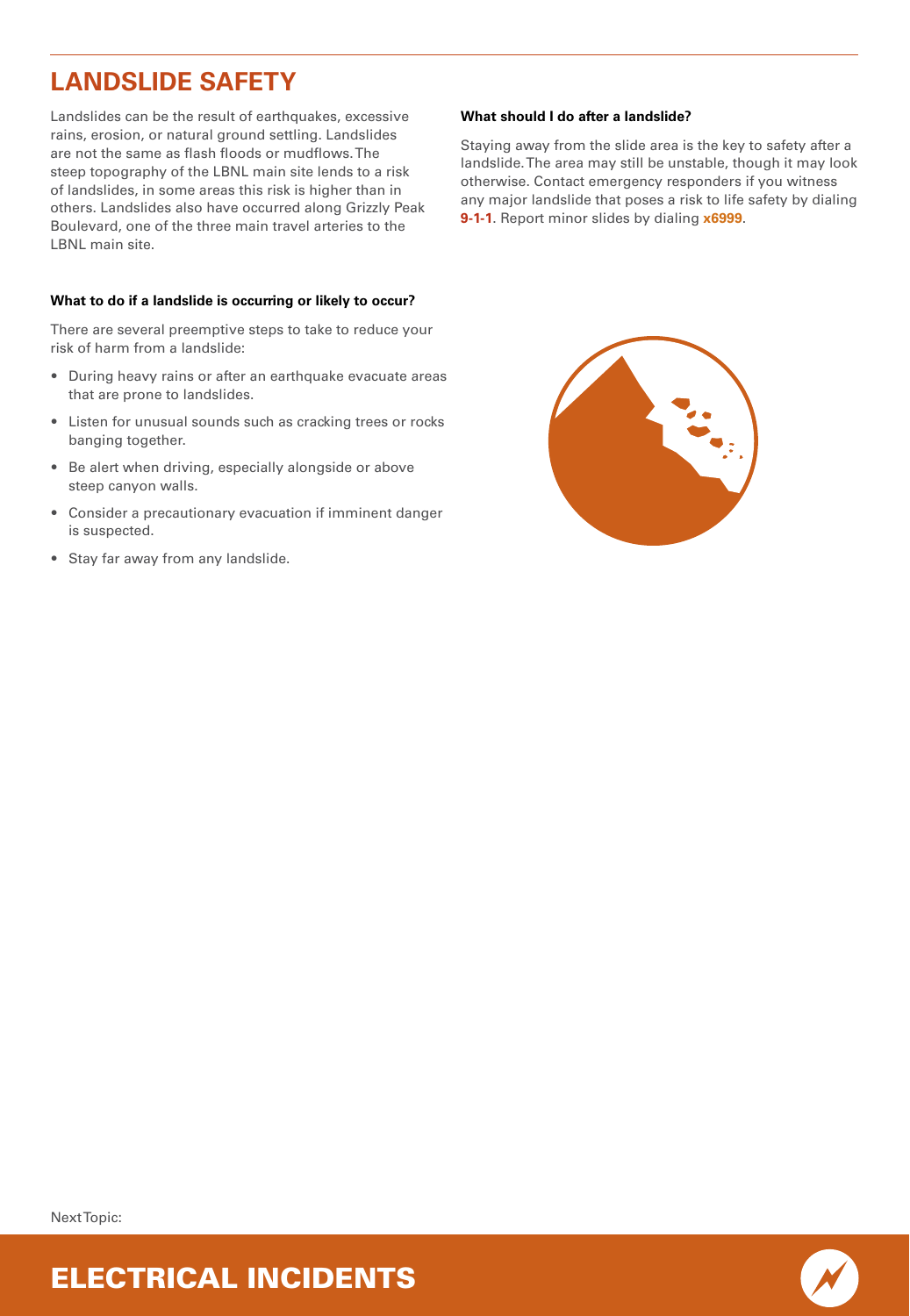# ELECTRICAL INCIDENTS



In an emergency dial:

**911**

To report an incident or unsafe condition (non-emergency) call:

**x6999**, cell or off site: **(510) 486-6999**

# **ELECTRICAL SHOCKS**

It is critical that all electrical shocks, however minor, be immediately reported to the line manager.

All persons experiencing an electrical shock are to receive appropriate medical evaluation.



Incident response for an electrical shock:

- If you believe this is a minor electrical shock, call Health Services at x6266 (7:30 a.m. to 4:30 p.m.). After hours, call **x6999**.
- If this is not a minor electrical shock, or if you are unsure whether or not the shock is minor, call **9-1-1**.
- Turn off the electrical power. Do not approach the victim until all electrical power to the area has been disconnected. Alternately, use an insulated rescue hook to move the victim away from the electrical equipment. Do not become a second victim!
- Designate someone to retrieve an automated external defibrillator (AED). Administer AED until emergency responders arrive.

For additional information, see the LBNL Electrical Safety website: electricalsafety.lbl.gov

### **UNSAFE ELECTRICAL CONDITIONS**

If you see an unsafe electrical condition, such as sparking equipment, excessive heat, or exposed wires:

- Dial **9-1-1** if the situation appears to be life-threatening.
- Dial **x6999** to report a non-life threatening situation.
- Do not touch the equipment. Remain calm and secure or cordon off the area. Alert others in the area of the hazard.

The LBNL Duty Officer will coordinate the appropriate response with Protective Services, Facilities, and Environment/Health/Safety Divisions. Wait for contact from response personnel while ensuring the hazard does not come in contact with anyone or worsen into an emergency.

If an unsafe condition is created in the process of your or someone else's work process, remember to use your Stop Work Authority if appropriate before dialing **x6999**.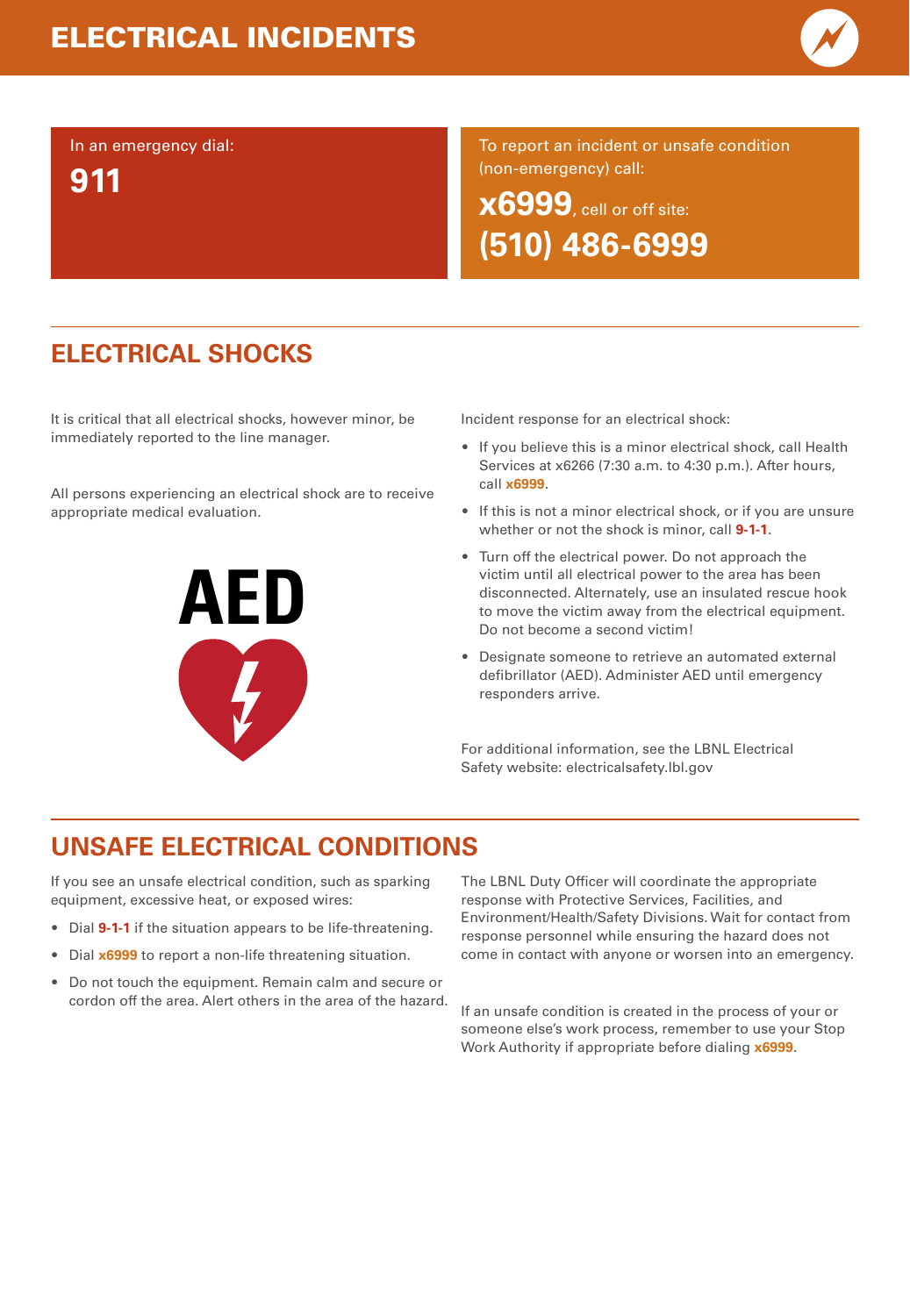### **POWER OUTAGES**

Power outages can occur as a result of equipment failures, maintenance, accidents, severe weather, or other major events. Power outages fall into two categories: planned and unplanned. Planned outages are associated with maintenance activities on systems, buildings, or infrastructure. Unplanned outages are the result of accidents, malfunctions, and disasters.

During an *unplanned* power outage:

- • Remain calm and take time to acclimate to your environment.
- If safe to do so:
	- Shut down experiments and machines safely.
	- Appropriately cover or contain volatile chemicals to prevent their release into the environment.
	- Close fume hood sashes.
	- Turn off or unplug powered equipment that may come back on when power is restored.
- Follow the instructions of emergency responders (if applicable).
- Proceed to a "safe" area such as a main corridor or lobby that is away from laboratories, and await further instruction.

The conditions that may lead to an unplanned power outage can sometimes be forecasted, such as severe weather. In other cases, scheduled maintenance must be completed on systems, buildings, and infrastructure that may require power (or other system) shutdowns. In either case, you will receive advanced notice from LBNL management if these conditions are expected at the lab or off-site locations.

When notified of a potential unplanned power outage:

- Delay critical experiments and processes until the forecasted hazard has passed.
- Save your work often.
- •Have a flashlight in your immediate work area.
- Avoid the use of elevators.

You should report any power outage by calling **x6999**.

If an emergency occurs during a power outage, or as a result of the outage, call **9-1-1**. Should any hazardous conditions or non-emergency incidents arise as a result of the outage, you can call **x6999**.

#### **It is** *not* **permissible to work without proper lighting and electrically powered safety devices, including fume hoods.**

For more information, contact the LBNL Electrical Safety website: electricalsafety.lbl.gov

Next Topic:

EXPOSURES



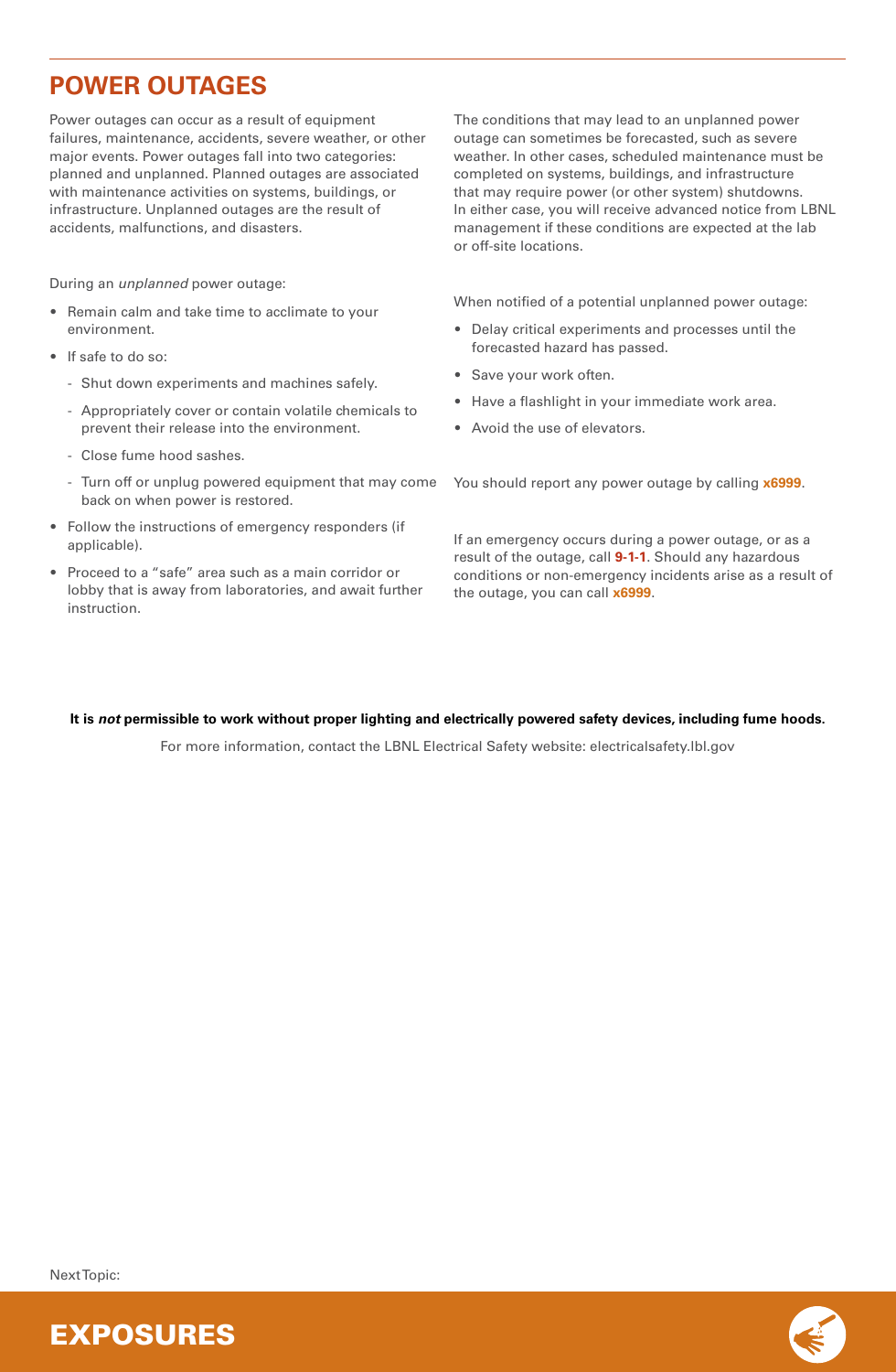

If the event is in any way life threatening or if there is a potential for serious injury, dial:

**911**

For exposures that are not life-threatening or to report an incident or unsafe condition (non-emergency) call:

**x6999**, cell or off site: **(510) 486-6999**

# **EXPOSURES**

#### **If you suffer a** *hazardous material* **exposure:**

- Remain calm.
- Call **9-1-1** if the event is in any way life threatening or if there is a potential for serious injury. Call **x6999** for exposures that are not life-threatening.
- • Remove any contaminated clothing or Personal Protective Equipment (PPE).

#### **Exposures include, but are not limited to:**

- Physical contact (e.g., splashes) of a hazardous material with the body (e.g., skin, eye, or mucous membranes);
- Introduction of a hazardous material into the body (i.e., injection, ingestion, absorption, or inhalation); or
- • Unprotected or under-protected exposure to a physical hazard (e.g., lasers, ultraviolet light, etc.)

Exposures often result in injuries or illnesses, but can also require specialized treatment procedures that differentiate exposures from these other health impacts.

# **FOR** *RADIOLOGICAL* **EXPOSURES**

- Minimize your movements.
	- Do not put your hands in contact with or near your face (i.e., do not use a phone earpiece unless unavoidable).
	- Try not to touch objects in the room or other parts of your body with contaminated material or body surfaces, unless unavoidable for rescue.
- Put distance between yourself and the source of the exposure without leaving the room/area.
- Ask others to secure the room and to keep doors closed until emergency response personnel arrive.

# **FOR** *BIOLOGICAL* **EXPOSURES**

- Flush the eyes at the nearest emergency eyewash unit for at least 15 minutes.
- Wash the affected skin area(s) with soap and water from nearest sink or emergency shower for at least 15 minutes, especially the injection site (as applicable).
- Dial **9-1-1** for any life threatening impacts or complications associated with the exposure event.
- For non-life threatening situations call **x6999**.
	- Report exposures to Health Services (x6266) and the Biosafety Officer (x6949) during business hours, as soon as possible.



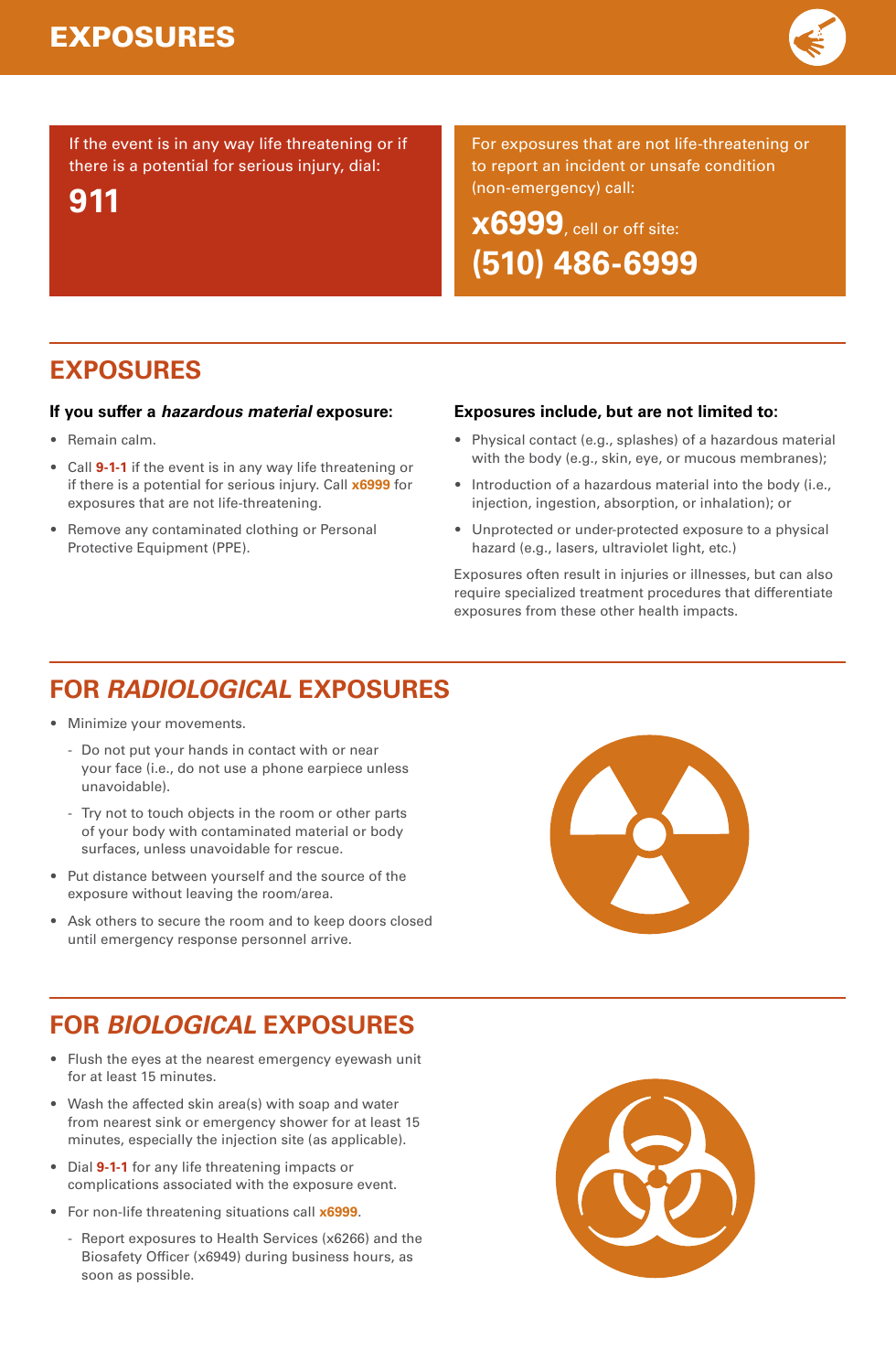### **FOR** *CHEMICAL* **EXPOSURES**

#### **For water reactive/activated chemicals:**

- For eye exposures, flush the eyes at the nearest emergency eyewash unit for at least 15 minutes.
- For limited skin exposure, mechanically remove (i.e., with a brush, tweezers, or other appropriate item) as much of the material as possible and wash the area with mineral oil.
- For widespread skin exposure, if the material is already causing a burning sensation, rinse under an emergency shower until emergency help arrives. If the material is not causing a burning sensation, remove the material by wiping with mineral oil.
- Wait for emergency responder assistance.

#### **For hydrofluoric acid exposure:**

- • Flush eyes or skin at the nearest emergency eyewash/ shower unit for at least 15 minutes.
- For skin exposure, follow rinsing with application of calcium gluconate gel as provided in the appropriate first aid kit provided by Environment/Health/Safety.
- Wait for emergency responder assistance.

#### **For phenol and phenol-like compound exposure:**

- For eye exposure, flush the eyes at the nearest emergency eyewash unit for at least 15 minutes.
- • For skin exposure, follow the instructions in the appropriate first aid kit provided by EHS.
- Wait for emergency responder assistance.

#### **For all other chemical exposures:**

- Flush the affected area(s) with water from nearest emergency eyewash/safety shower for at least 15 minutes.
- Follow emergency responder instruction.



### **IF YOU SUFFER A** *LASER* **EXPOSURE OR A SUSPECTED LASER EXPOSURE**

- Remain calm.
- Get medical attention as soon as possible. Call **9-1-1** if the event is in any way life threatening. Call **x6999** for exposures that are not life-threatening.
- Notify others in the area if a hazard still exists.
- Stop work and turn off laser.
- • Do not alter the laser setup (this allows analysis of the cause of the accident).
- Transport exposed individuals to Health Services (Building 26) for evaluation, if during business hours. Otherwise, call **9-1-1** or **x6999** for guidance.
	- Notify the laser user's work lead or supervisor and the Berkeley Lab Laser Safety Officer (x2544).



### **IF YOU SUFFER AN EXPOSURE OR A SUSPECTED EXPOSURE TO NON-IONIZING RADIATION (NON-LASER)**

- Remain calm.
- • Report to Health Services (Building 26), if during business hours; otherwise, call **x6999** to report the exposure.

Next Topic:



### CHEMICAL INCIDENTS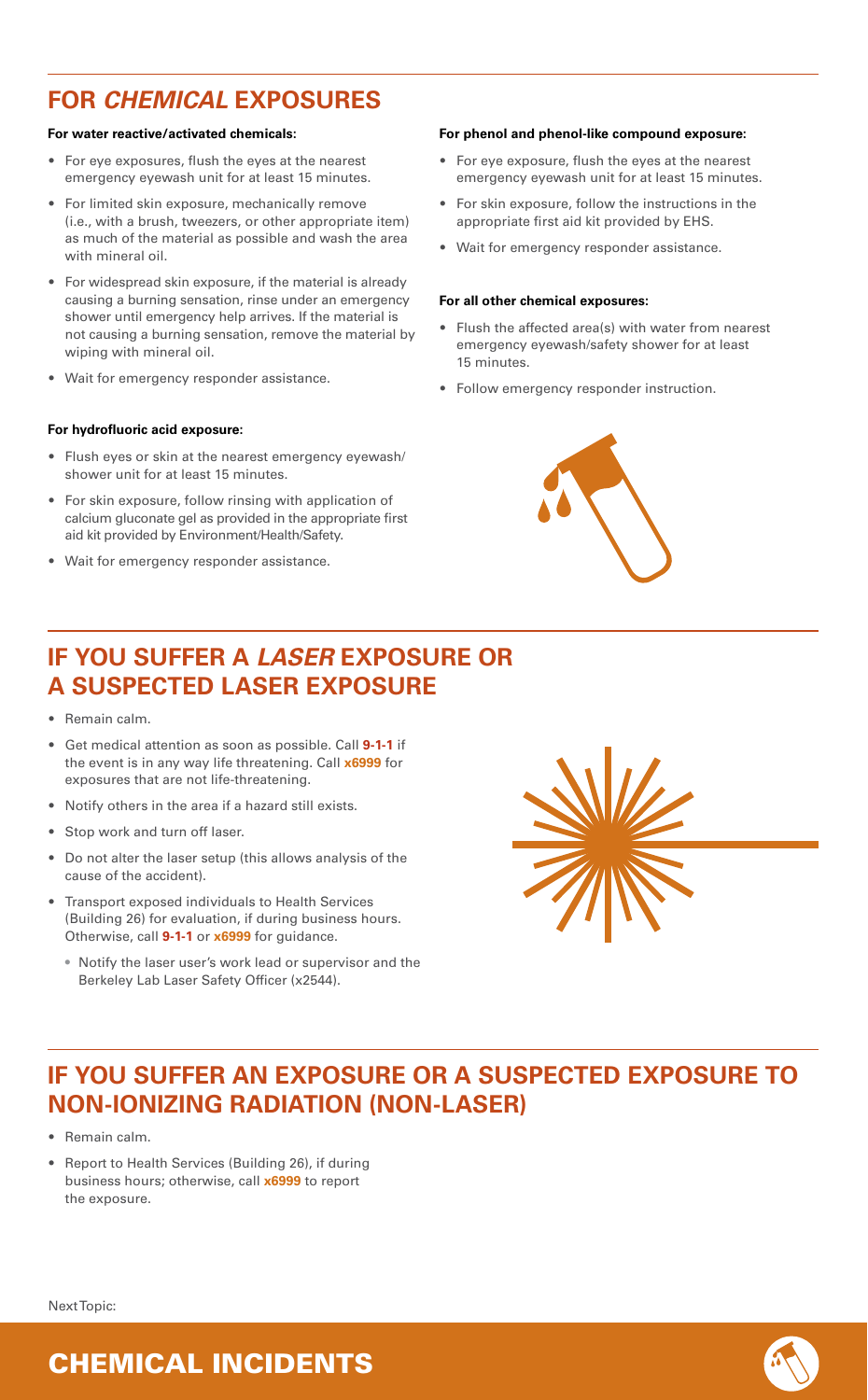

In an emergency dial:

**911**

To report an incident or unsafe condition (non-emergency) call:

**x6999**, cell or off site: **(510) 486-6999**

# **SPILLS AND RELEASES**

Chemical spills and releases of hazardous materials are infrequent laboratory events. What is important to distinguish is when to make incident notifications or to summon an emergency response.

Dial **9-1-1** when a spill or uncontrolled release occurs:

- That involves any gaseous material with a health hazard (e.g., toxic, corrosive, asphyxiant).
- That results in a medical emergency or direct hazard to life safety.
- Where you are unsure of chemical hazard and/or what to do.

If you have **ANY** doubt in your ability to clean up a spill safely and effectively **OR** if **ANY** of the spill cleanup criteria below are **NOT MET**, take the following actions:

- •Leave the immediate area.
- Close the door.
- •Control access to the area.
- Call **x6999** for assistance.

You must meet **ALL** of the following criteria in order to clean up a spill safely and effectively:

- You are not a high school student or a guest participating in an internship program.
- • There is no potential for release to the environment. **Note**: Care must be taken to avoid spreading or tracking chemical contamination to other areas.
- There are no personal injuries resulting from the spill, and no potential for injuries.
- You know what the chemical hazards are.
- The cleanup procedures are known and you have the proper spill-cleanup materials.
- You have the proper Personal Protective Equipment (PPE) to protect yourself during the cleanup.
- Two people can clean the spill up thoroughly within an hour.
- The spill does not involve beryllium or elemental mercury. Special cleanup and monitoring procedures are required for beryllium and mercury spills. Moreover, mercury contamination is easily tracked to other areas.

**For** *mixed* **(i.e., radiological and chemical) spills where the**  *chemical is not the primary hazard***, follow the guidelines in the Radiological Incident section.**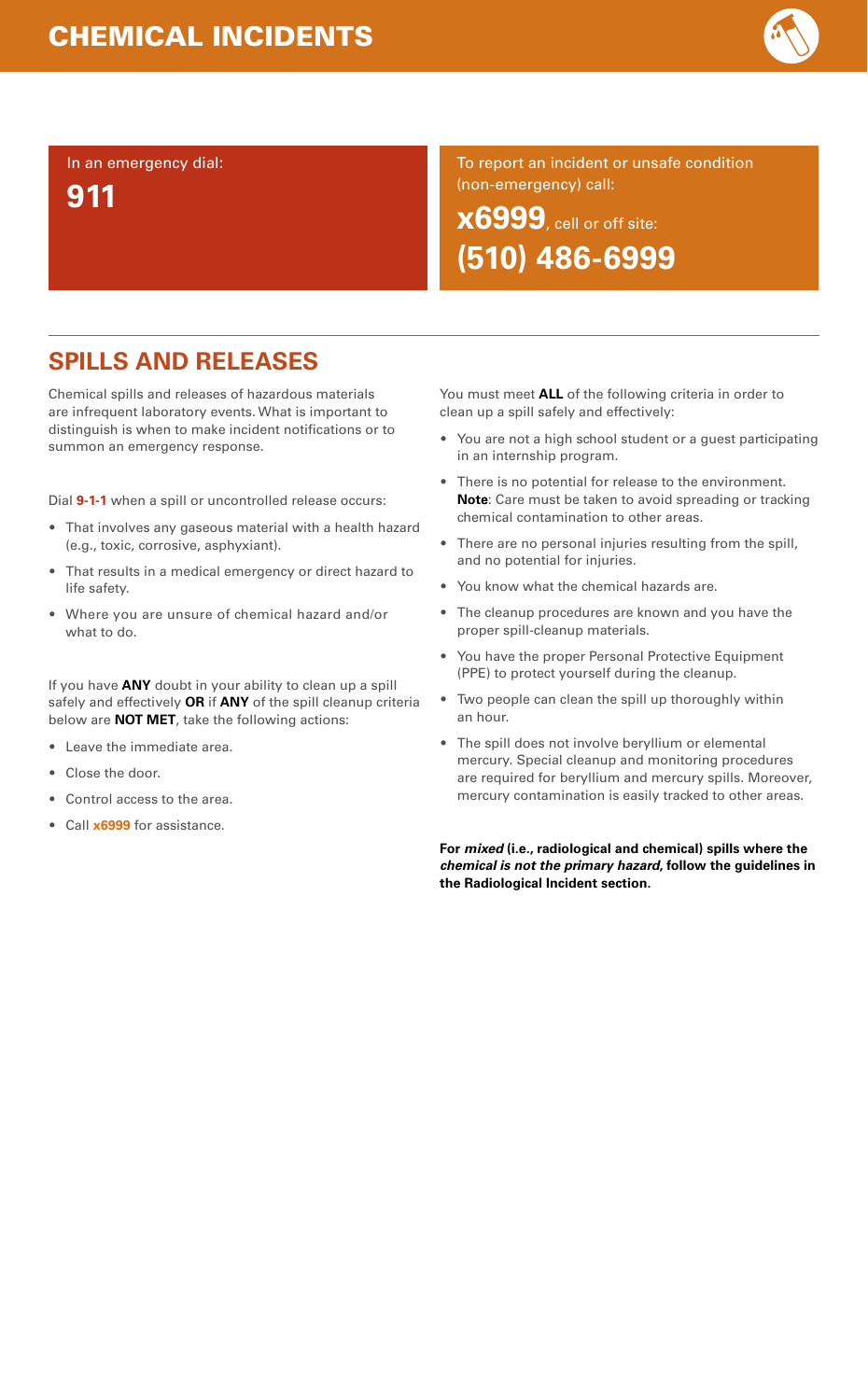### **SPILL CLEANUP PREPARATION**

- Understand the hazards of the chemicals you use. Consult resources such as the Safety Data Sheet(s) and review the Work Planning and Control activity for your work.
- Stage the appropriate spill response kit.
	- It is important to note that absorbents and other materials used for spill cleanup need to be "inert" to the spilled material. For this reason, combustible materials such as paper towels are generally inappropriate substitutes for the materials contained in spill kits.





Next Topic:

### RADIOLOGICAL INCIDENTS

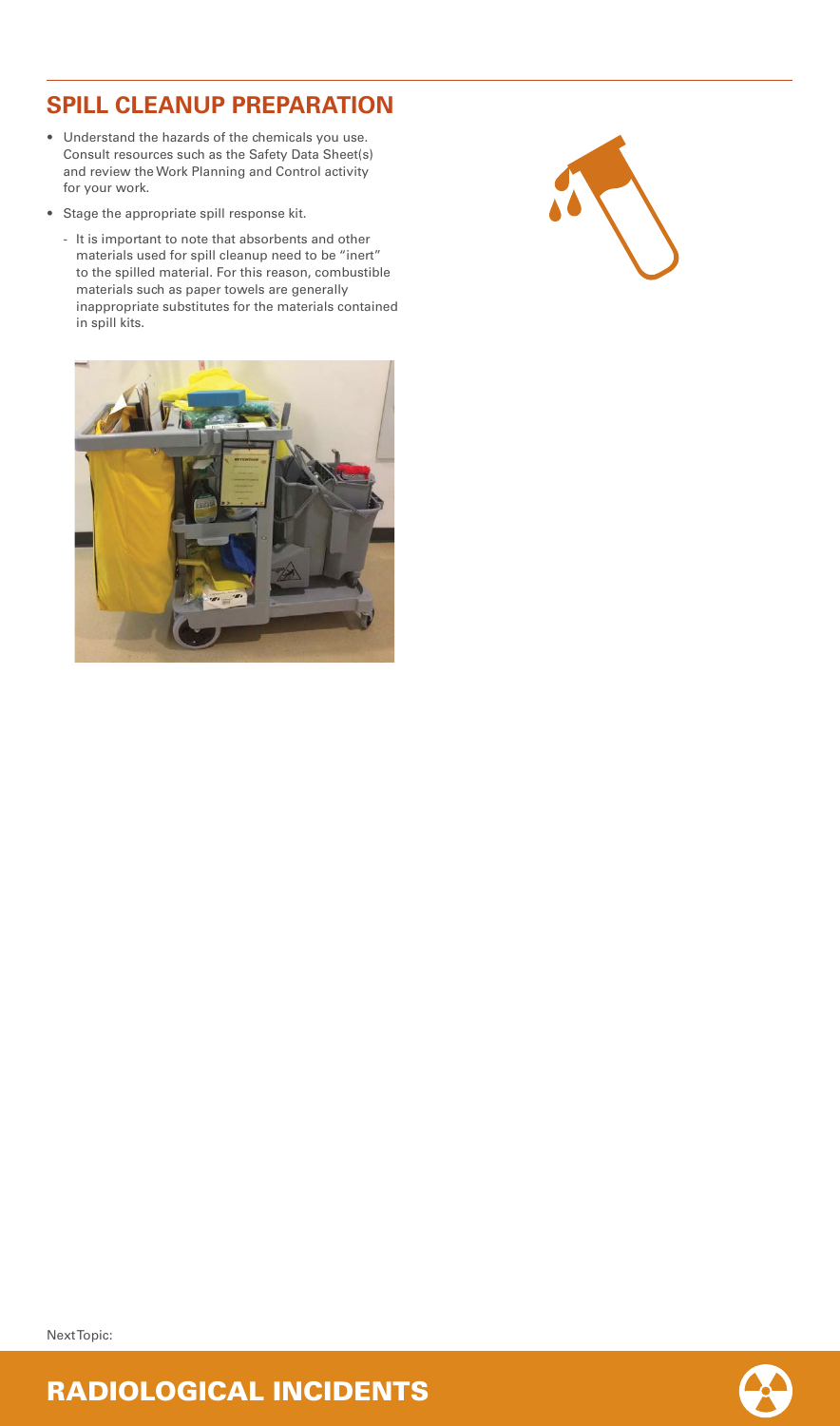

In an emergency dial:

**911**

To report an incident or unsafe condition (non-emergency) call:

**x6999**, cell or off site: **(510) 486-6999**

# **MAJOR SPILL OF RADIOACTIVE MATERIAL**

In the event of a major spill, the Radiation Protection Group will be contacted by Protective Services to assist with the spill cleanup.

Always assume the spill is major when in doubt. A major spill is a loss of material control that meets one of the items below:

- Contaminates skin, hair, personal (excluding anti-contamination clothing) clothing or shoes.
- Is outside of an area posted and controlled for contamination (e.g., Radiological Buffer Area, Contamination Area).
- Involves highly dispersible material (e.g., powder or volatile liquid).
- Involves an amount that would normally require engineered control (e.g., be handled in a fume hood or glove box).

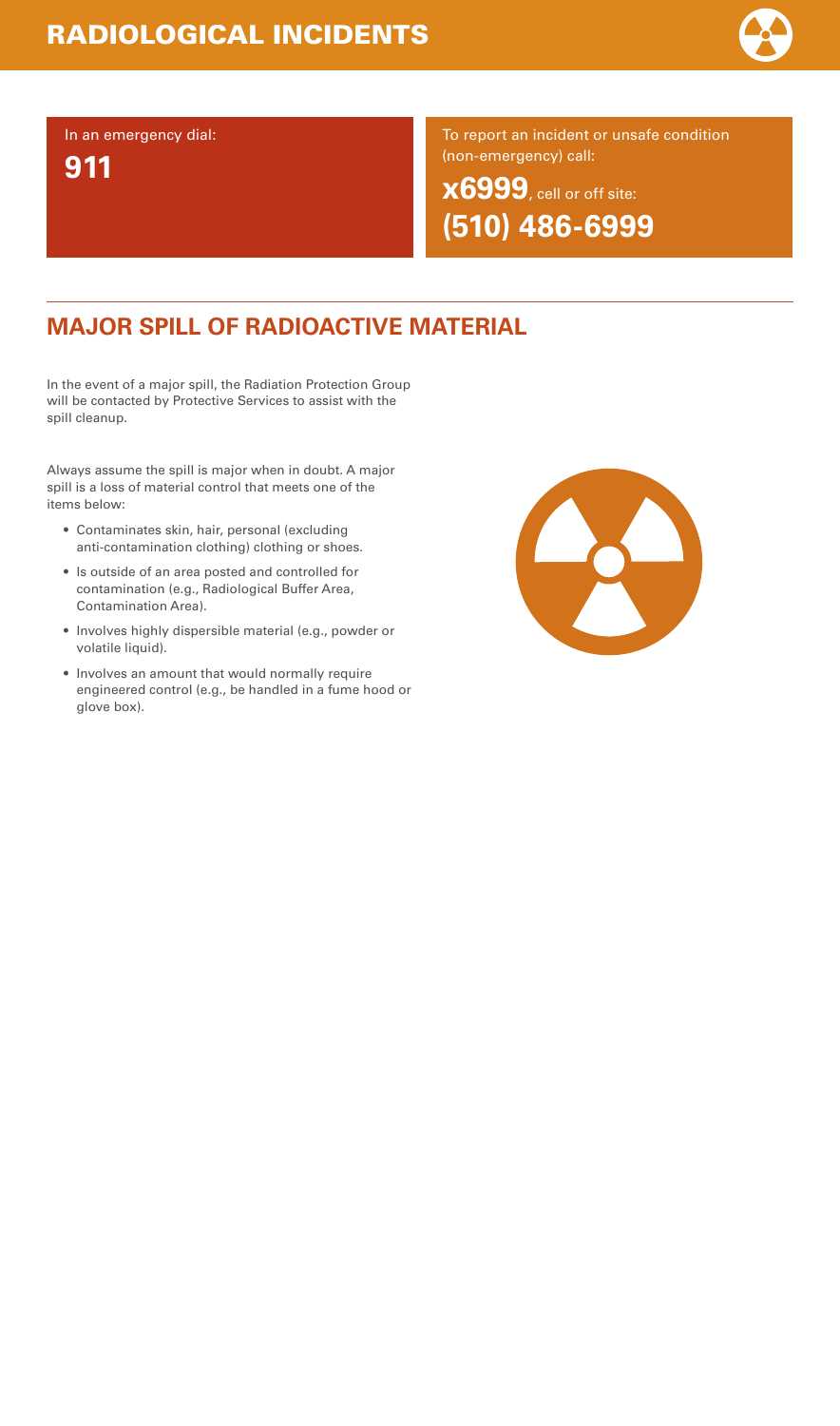# **MINOR SPILL OF RADIOLOGICAL MATERIAL**

A minor spill is one that is not a major spill, as defined above. Laboratory staff can initiate cleanup prior to contacting the Radiation Protection Group.

If a radiological spill occurs, follow the S.W.I.M.S. principle:

#### **Stop the spill, if safe to do so.**

- Assess the situation.
- If there is a medical emergency or danger to life, health, or the environment dial **9-1-1**.
- Check yourself for any chemical contamination or reactions (wet or discolored clothing, skin reactions, or respiratory irritation). Call, or ask someone to dial **9-1-1** if the reaction is severe, or **x6999** for non-life-threatening reactions.
- Determine the extent of the spill. Has it made contact with your skin, personal clothing, or has it spread outside the posted contamination control area? If so call, or ask someone to call **x6999**.

#### **Warn others.**

- Alert people nearby.
- If there is no medical emergency or danger to life, health, or the environment, call or ask someone to call **x6999**.

#### **Isolate the area.**

- Restrict access.
- Keep doors closed if possible.
- Tape or rope off the area.

#### **Minimize personal exposure.**

- Minimize your movements.
- Keep your hands and clothing away from your face.
- Try not to touch any objects as this may spread contamination.

#### **Stay near the area, from a point of safety.**

- Have a person knowledgeable of the incident assist emergency response personnel.
- • Notify your supervisor, or ask someone to do so on your behalf.

**S**









### BIOLOGICAL INCIDENTS



Next Topic: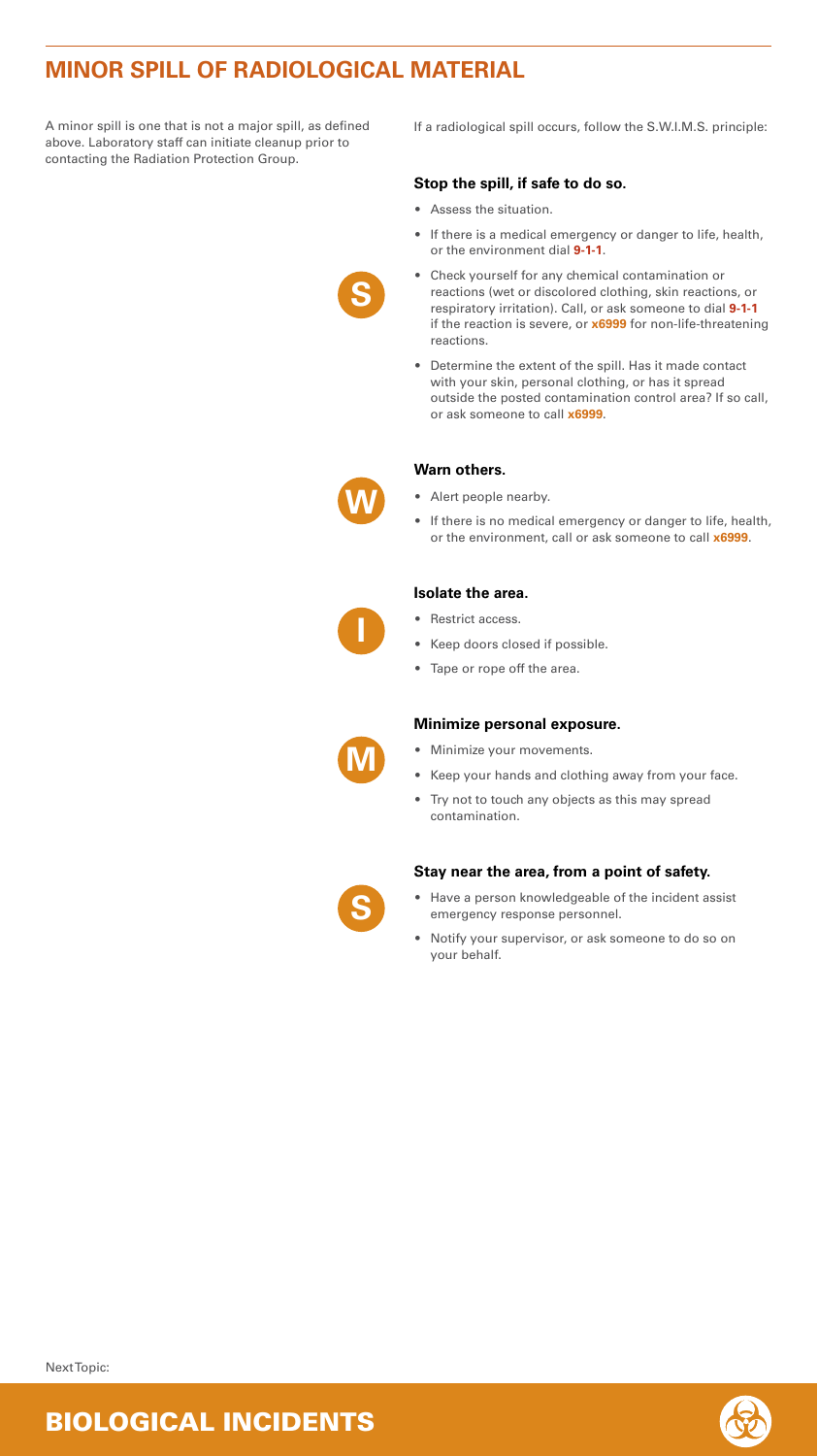# **BIOLOGICAL EXPOSURES OF CONCERN**

Biological materials of concern related to exposures include materials or animals that may contain agents or properties that have known, potential, or unknown health risks. Examples of materials include all recombinant genetic materials, viable biological microbes in research, or Risk Group 2 or higher agents or materials. Examples of worker exposures to such biological materials of concern include:

- Biological materials in contact with mucous membranes such as the eyes, nose, or mouth.
- Biological materials in contact with an open area of skin (e.g., cut or abrasion).
- Cuts or punctures with sharp objects that may be contaminated with biological materials.
- Exposures to humans or animals in research in a manner that is known to transmit disease.
- Exposure to the blood of other people.

#### **In the event of an exposure:**

- Remove any contaminated clothing.
- Exposed skin should be washed thoroughly with soap and water.
- Skin puncture sites should be washed thoroughly with soap and water.
- Exposed eyes or mucous membranes should be flushed with running water for a minimum of 15 minutes, preferably through the use of an emergency eyewash.
- Dial **9-1-1** for any life threatening impacts or complications associated with the exposure event.
- For non-life threatening situations, contact **x6999**.
	- Report exposures to Health Services (x6266) and the Biosafety Officer (x6949) during business hours as soon as possible.

### **Additional Biological Spill or Release Reporting**

Report the following biosafety-related incidents to line management and an LBNL Duty Officer at **x6999**:

- Release occurring outside of primary and secondary biosafety containment of medical/biohazardous waste, biohazardous materials, recombinant genetic materials, or other regulated biological materials that have not been inactivated.
- Environmental release of a viable agent, animal, plant, or pest material that is regulated against release or may cause damage to humans, plants, animals, or the environment.
- Biosafety-related inspections or findings.



### In an emergency dial:

**911**

To report an incident or unsafe condition (non-emergency) call:

**x6999**, cell or off site: **(510) 486-6999**

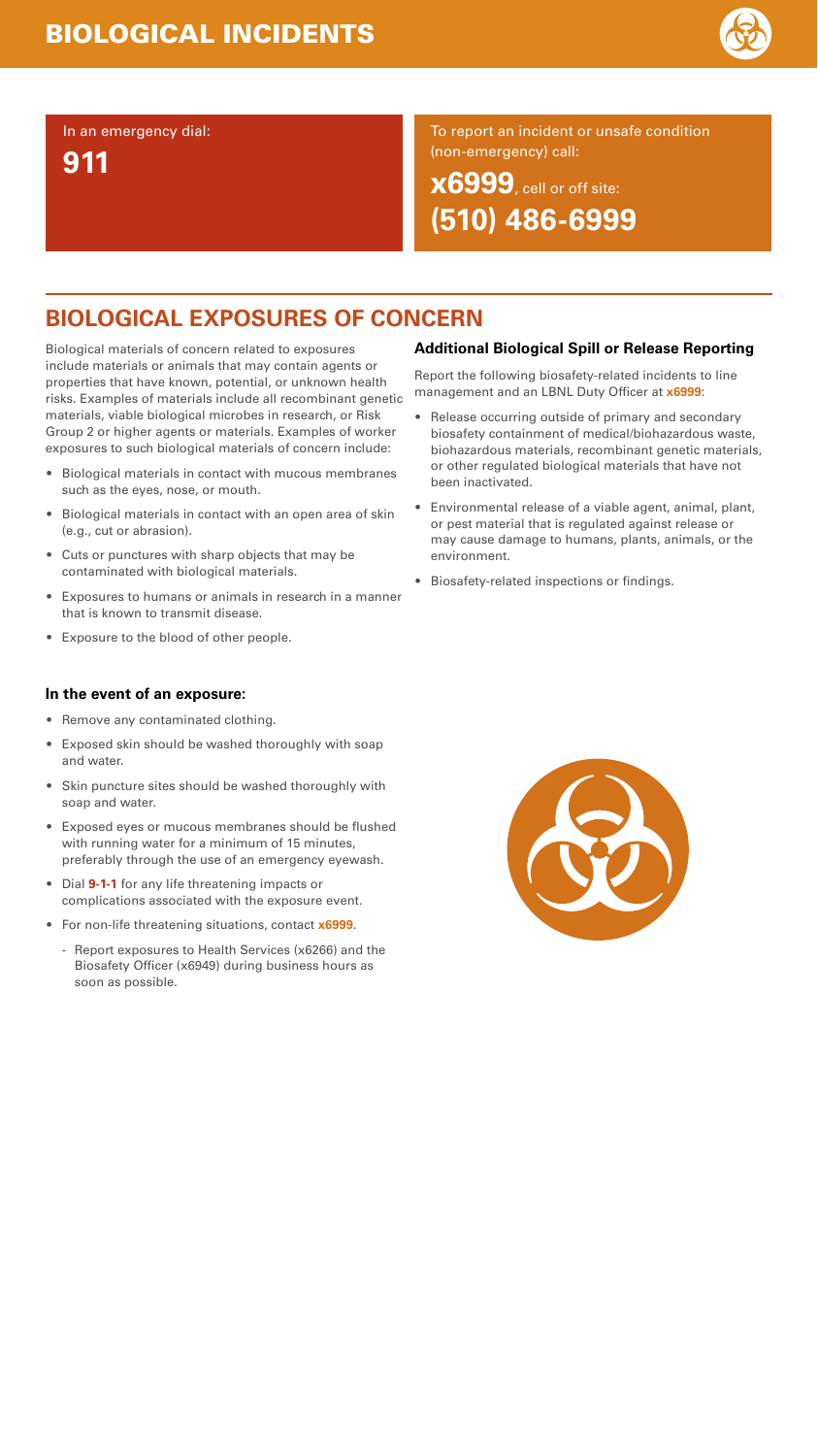# **BIOLOGICAL SPILLS AND CLEANUP**

#### **You can cleanup a biological spill if:**

- You understand the biological and other hazards and cleanup procedures.
- Your work authorization and training sufficiently covers the work to be completed.
- There is no potential for personal exposure, injury, or environmental damage.
- The appropriate spill cleanup materials and equipment are available.
- Two people can clean up the spill thoroughly within an hour.

### **Spill Cleanup Procedure**

Use the procedural guidelines noted below for biological spills outside of a biosafety cabinet. Consult the online Biosafety Manual for spills inside a biosafety cabinet or involving centrifuges, radiation, chemicals, or animals.

- 1. If you spilled a Risk Group 1 (RG1) material, or a small dilute amount of a RG2 material, remove any contaminated clothing, wash contaminated body areas with soap and water, and proceed to Step 6.
- 2. If you spilled a significant amount (e.g., 100 ml or more) of a RG2 or higher material, avoid breathing, leave the room immediately, and close the door.
- 3.Warn others not to enter the contaminated area. Get help as needed: Call **9-1-1** (Emergency) or **x6999** (Non-life-threatening emergency). lf you leave the area, post a sign warning others to not enter the area.
- 4. Remove and put contaminated clothing into a container for biohazardous waste disposal or autoclaving, and thoroughly wash hands and face.
- 5. Wait 30 minutes before re-entering the area to allow dissipation of airborne biological materials (aerosols) created by the spill. Put on personal protective equipment (PPE) before re-entering the room.
- 6. Put on the following PPE: lab coat or gown, safety glasses, and double gloves. If the risk of the material or contamination is high, wear additional appropriate PPE such as a respirator, protective suit with tight-fitting wrists, or shoe covers.
- 7. Cover the spill with paper towels or other absorbent material to prevent liquid migration and aerosol production.
- 8. Gently pour or squirt a freshly prepared solution of 10% household bleach or other appropriate disinfectant around the edges and then into the center of the spill area until the towels are soaked with the disinfectant.
- 9. Let the disinfectant stay in contact with the spilled material for at least 10 minutes, and up to 20 minutes for larger volumes or RG2 materials.
- 10. Use paper towels to wipe up the spill working from the edges into the center of the spill. If sharps or sharp fragments such as glass might be in the spilt do not touch the spill materials with gloved hands. In this case, use a dustpan and squeegee or disposable cardboard to scoop up the spill materials and sharps.
- 11. Clean the spill areas with paper towels soaked with disinfectant, and then with paper towels wetted with water.
- 12. Dispose of or autoclave contaminated items. Dispose of contaminated items using biohazardous waste containers, biohazard bags, sharps containers, and other means specified in the *Medical and Biohazardous Waste Generator's Guide* (*PUB-3095*). Reusable and autoclavable items may be decontaminated using an autoclave bag and pan in an on-site autoclave.
- 13. Remove and dispose of PPE, or place coats in a lab coat laundry bin. Wash hands with soap and water.

Report all spill exposures and injury incidents to **x6999**.

### THREATS AND VIOLENCE



Next Topic: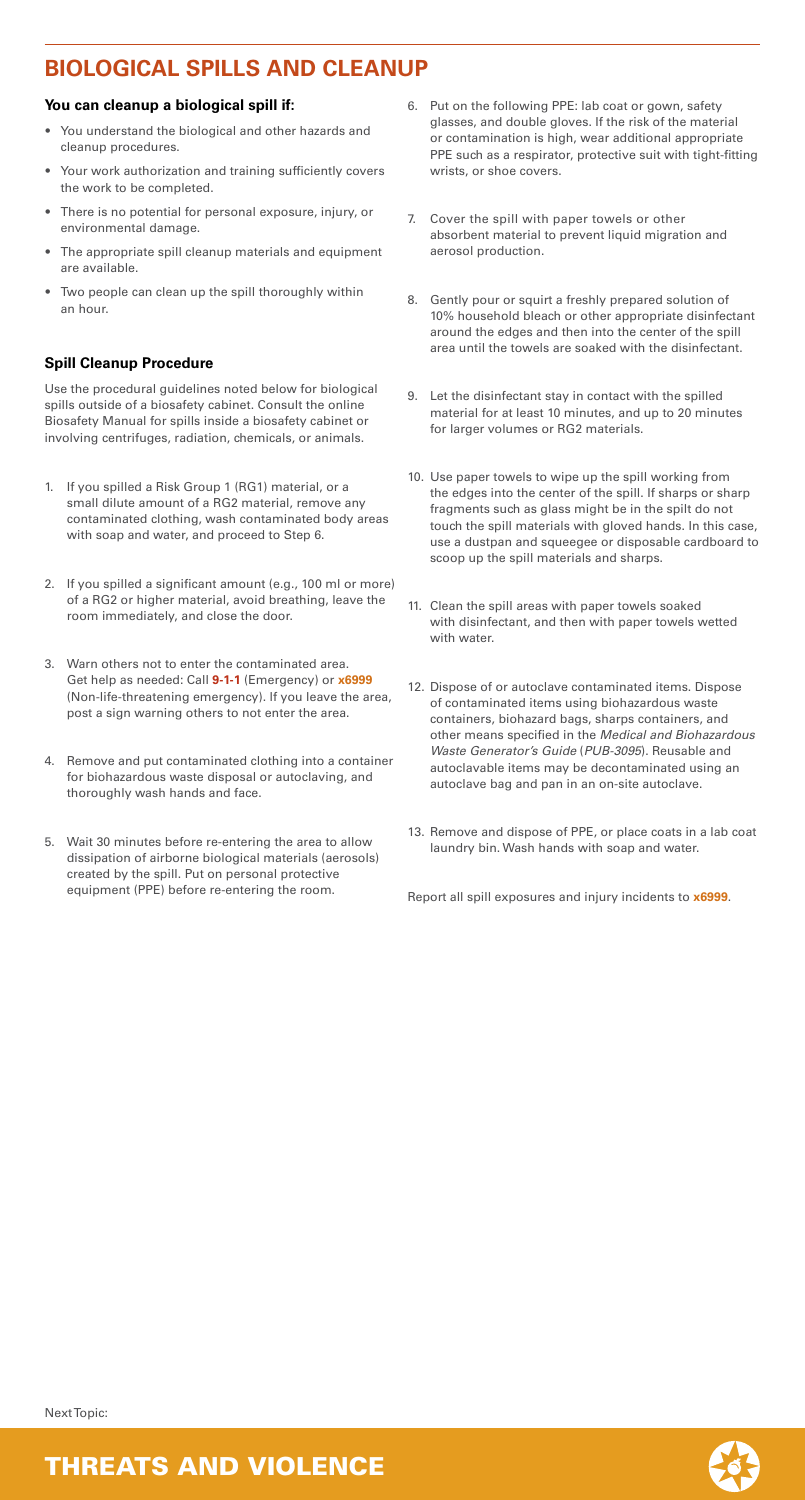### **THREATENING BEHAVIOR**

If you feel threatened or harassed by a coworker, supervisor, or contractor in the workplace:

- If experiencing an immediate threat dial **9-1-1**.
- Otherwise, call the Employee Labor Relations Manager at x4709, the Diversity and Inclusion Office at x7635, or any supervisor.

# **ACTIVE SHOOTER RESPONSE**

**If there is an active shooter in the building, your options are to:**

#### **1.RUN.**

- a. Evacuate the building.
- b. Move away from the sounds of gunfire, and check your route for safety before you move.
- c. Encourage others to move out of the building with you.
- d. Keep low to the ground and away from building windows.
- e. Move away from the building with your hands raised to a safer area.
- i. NOTE: A "safer area" does not necessarily mean the Emergency Assembly Area as this may still be in an unsafe area relative to the event. Use your best judgment to determine a safe location.
- f. Dial **9-1-1** when in a safe place to do so, if police are not already at the scene.

#### **2.HIDE.**

- a. Lock the door to the room you are in.
- b. Barricade the door with heavy furniture.
- c. Turn off the lights.
- d. Turn off your cell phone, or silence your cell phone (turn vibrations off as well).
- 
- e. Remain absolutely silent.
- f. If police identify themselves at the door, call **9-1-1** and quietly ask for confirmation that officers have control of the scene.

#### **3.FIGHT.**

- a. Arm yourself with a sharp (e.g., letter opener, scissors, etc.) or heavy blunt object (e.g., fire extinguisher, large flashlight, lamp, etc.).
- b. Hide in a position to ambush (surprise) the attacker when they enter the area you are in.
- c. Attack with all of your strength and do not stop until the attacker is no longer a threat.
- d. *DO NOT* pick up any of the attacker's firearms. You may be perceived as the shooter by responding police officers.
- e. After ensuring the attacker is no longer a threat and that there are no others present, evacuate the building and tell any police officers of the assailant's status and location.

### In an emergency dial:

**911**

To report an incident or unsafe condition (non-emergency) call:

**x6999**, cell or off site: **(510) 486-6999**

# THREATS AND VIOLENCE

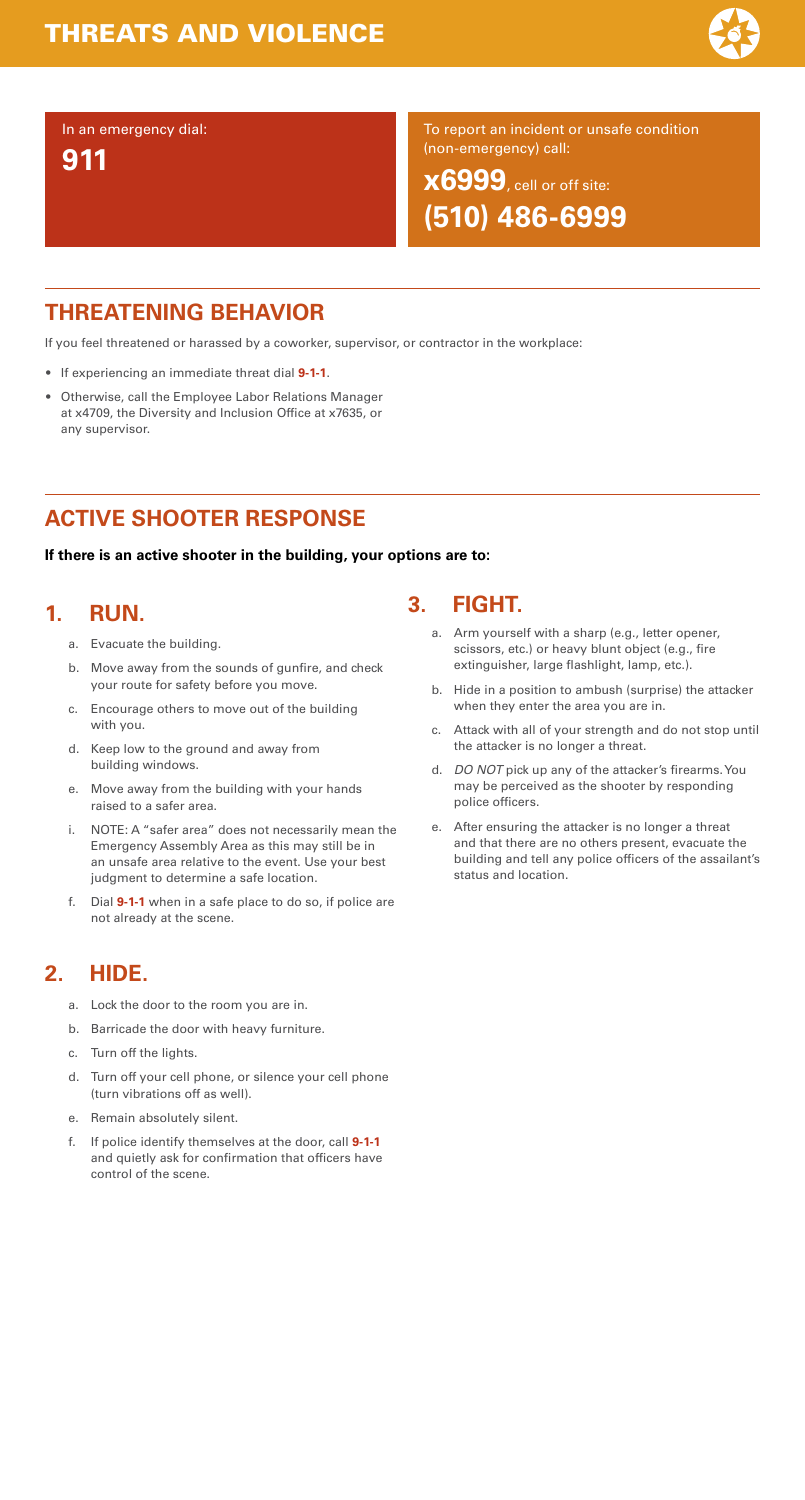### **BOMB AND OTHER THREATS**

Bomb threats or threats of malicious events (shootings, sabotage, etc.) should all be taken seriously. If you receive a threat via telephone, letter, note, or other means report it immediately by dialing **9-1-1**. If it is a phone threat try to gather as much information from the individual if possible, including:

- When is the bomb (or other event) going to detonate (or take place)?
- What is the specific location of the bomb/event?
- Why are they planning such an event?
- Who are they?
- Make note of their voice.
	- Are they male or female?
	- Do they sound older or younger?
	- Do they have any kind of an accent or distinguishing speech characteristic?
- Make note of any background noise such as train horns, air traffic, other voices, etc.
- Make note of the phone number from the caller ID, if possible.

### **SUSPICIOUS "PACKAGES"**

The term "suspicious package" was meant originally to refer to parcels and letters received through mail delivery services. The term is now used to also describe unattended bags, backpacks, objects resembling a pipe bomb, and more. A suspicious package (parcel or letter) is one that has any combination of the following:

- •The package was not expected by the recipient.
- No return address.
- Restrictive markings such as: Personal, or Do Not X-ray, or Confidential.
- Letter sealed with tape or a box with excessive tape.
- Misspelled words, bad grammar, or poor handwriting on the outside of the package.
- Suspicious powder or substance leaking from the package.
- Excessive postage stamps.
- Originating in a foreign country.
- Strange odor.
- Addressed to the title only, not an individual name.
- Stains from liquids.
- Lopsided or uneven.
- Protruding wires.

If you receive or see a letter or package that displays any combination of these criteria, especially if the package was not expected, or if you identify another type of suspicious package (unattended bags or backpacks, objects resembling a pipe bomb, or bags placed near dangerous chemicals or expensive equipment), follow these instructions:

- If you picked up the item, gently set it down.
- Back away from the package.
- Warn others of the potential hazard.
- If possible, wash your hands with soap and warm water for at least 2 minutes.
- Dial **9-1-1**.
- Prevent anyone from approaching the object (this includes yourself).

### **SUSPICIOUS BEHAVIOR**

The suspicious behaviors associated with malicious individuals can range from the very obvious to very subtle depending on the intent of that individual. Suspicious behaviors can include, but are not limited to:

- Climbing any security fence or barrier.
- Dressing inappropriately for the weather and site activities, such as wearing full camouflage, a mask, or dressing in all-black tactical clothing.
- Being in an area where an individual should not be.
- Attempting to gain access to an area where an individual should not be.
- Looking over one's shoulder while working as if to ensure no one is watching.
- Evasive behavior when questioned (i.e., they try to leave quickly or will not respond).

#### **What should you do if you feel someone is acting suspiciously?**

• Dial **9-1-1** if:

- Anyone is climbing a security fence or barrier.
- Anyone acting in a threatening or aggressive nature.
- Any individual flees when questioned.
- Dial **x6999** for any other suspicious person situation.

### PROTECTIVE ACTIONS



Next Topic: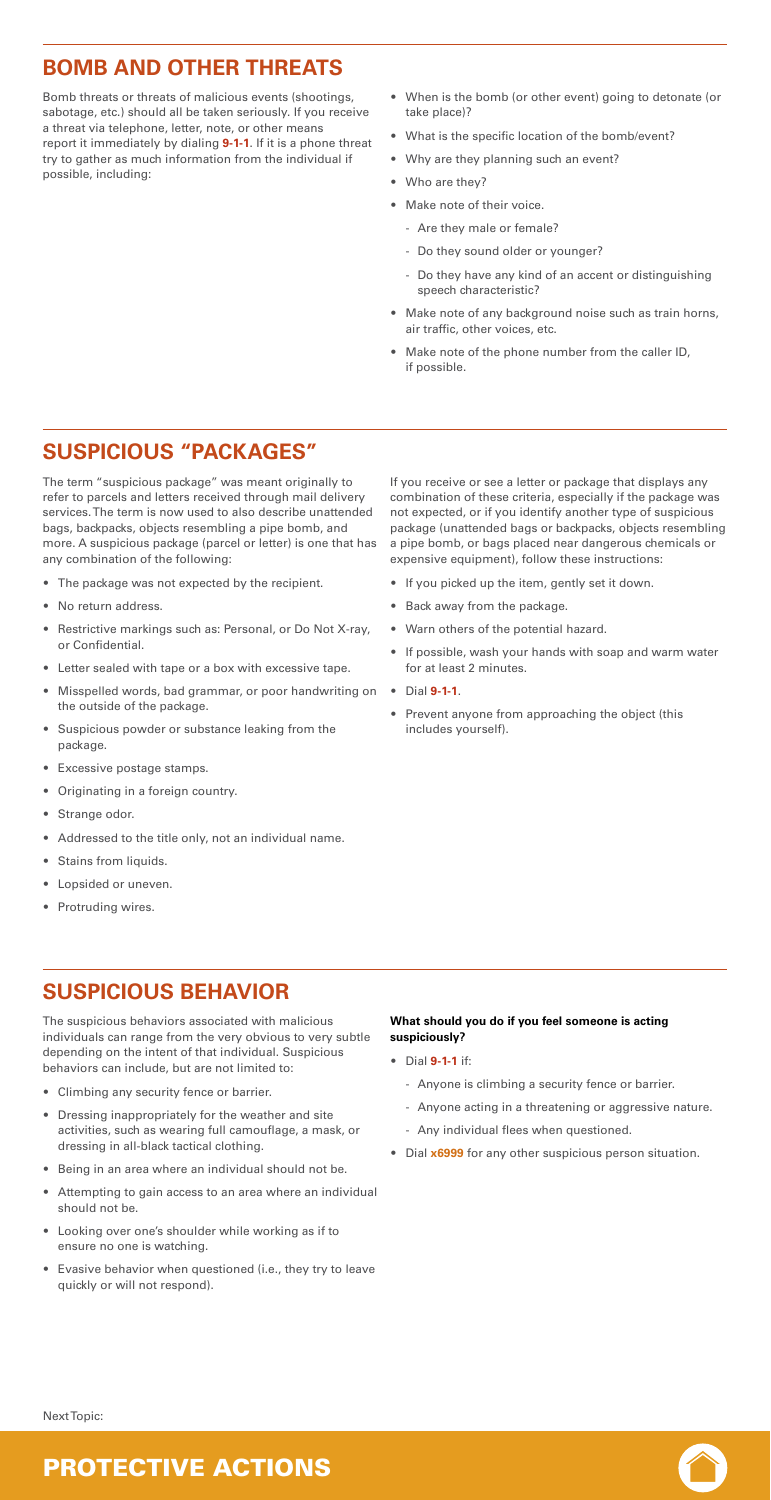Protective actions are the responses used by emergency officials to protect lab personnel and the public during and after emergency events. Protective actions are considered mandatory for all lab employees, visitors, and contractors. When notified of a protective action implementation, follow the instructions of first responders and Building Emergency Team personnel. The lab has three predefined protective actions: evacuation, shelter-in-place, and lockdown.

### **HOW WILL I KNOW ABOUT A PROTECTIVE ACTION IS BEING PUT IN PLACE?**

All protective actions will be initiated using one or more of the following:

- Public address system
- The LBNL notification system, LabAlert
- Local fire alarms
- Self-initiated response to an event (e.g., earthquakes).

When used, LabAlert can send text messages or emails to anyone in the system. It is very **IMPORTANT** to ensure your information is in the system and is accurate. You can check this by accessing the registration page in the A–Z index under LabAlert.

It is important to note that this system is used for **EMERGENCY purposes only**, so please provide as many forms of contact as possible. This will ensure you can be reached during an emergency event.

Protective Services will also use the public address system and emergency radio systems to reach additional employees.

### **SHELTER-IN-PLACE: WHAT SHOULD I DO?**

Shelter-in-place is used to protect populations from an airborne health hazard. This could be chemicals, radiological materials, or smoke from a structure fire or wildland fire. When a shelter-in-place is issued:

- Remain calm.
- QUICKLY gather your car keys and cell phone, if possible (do not search for these items).
- Alert others to the shelter-in-place order in case they may not have received/heard the notification.
- Move to an interior part of the building, closing windows and doors behind you.
- Allow anyone from the outside to enter the building, but separate him or her into another area if possible.
- Do not eat, drink, take medications or apply cosmetics unless medically necessary.
- Seal off doorways with clothing, towels, or plastic sheeting if possible.
- Wait for further instruction from your Building Emergency Team or emergency responders.

### **LOCKDOWN: WHAT SHOULD I DO?**

Lockdown is used to protect populations from threats external to their building, or to maintain control of an area. This could be a result of a bomb threat, active shooter in another building, mountain lion sighting, or lost/stolen asset.

- Remain calm.
- As instructed:
	- Move away from windows or get down on the floor.
	- Protect yourself from any possible debris.
	- Lock or barricade the doors of the room you are in.
- Wait for further instruction from emergency responders.

### In an emergency dial: **911**

To report an incident or unsafe condition (non-emergency) call:

**x6999**, cell or off site: **(510) 486-6999**

# PROTECTIVE ACTIONS

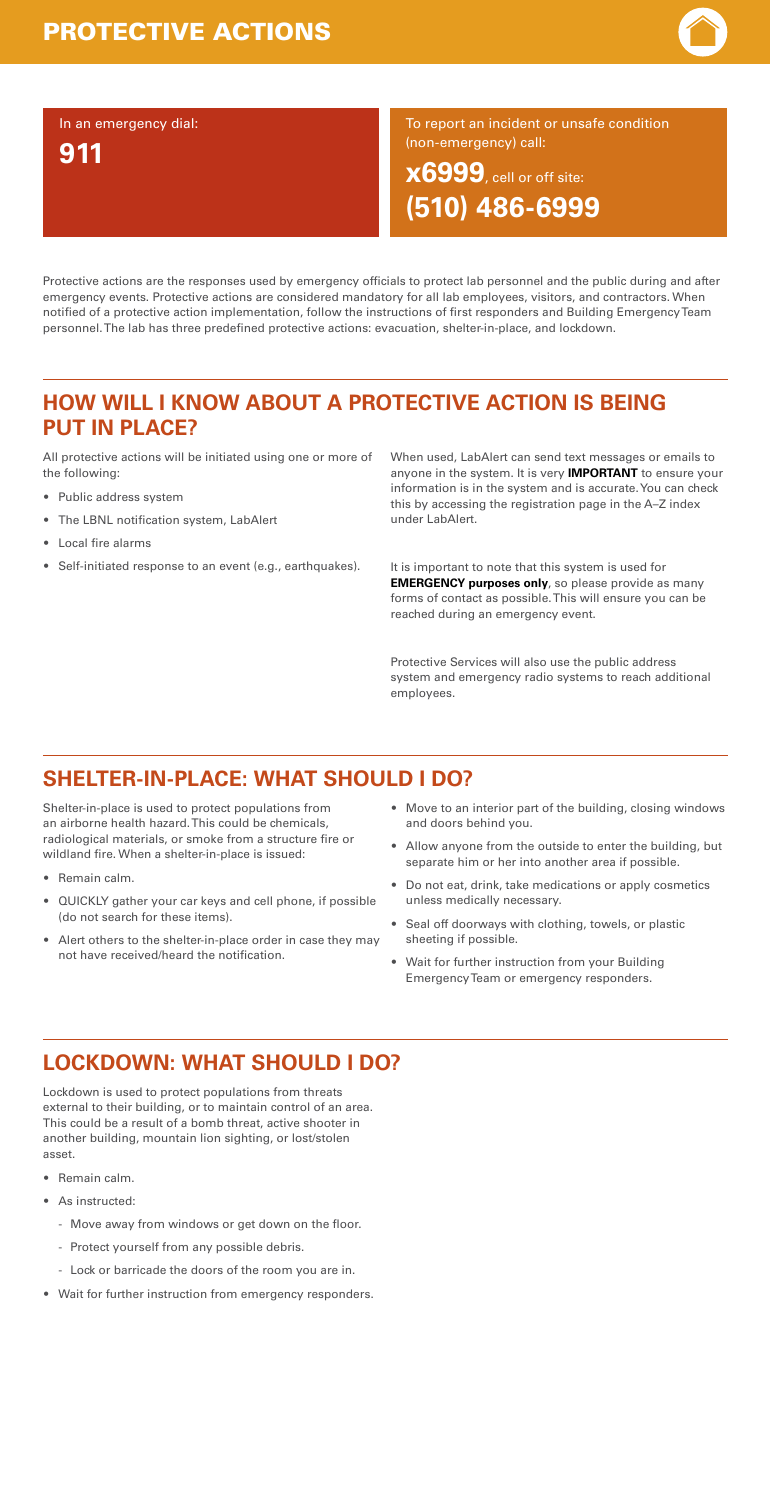# **EVACUATION: WHAT SHOULD I DO?**

#### **In any scenario where a building evacuation is necessary:**

- Remain calm.
- QUICKLY gather your car keys and cell phone, if possible (do not search for these items).
- • Alert others of the evacuation in case they have not received/heard the notification.
- Exit the building using the shortest and safest route.
- Make note of any injured or otherwise incapacitated people and report this to your Building Emergency Team (BET) (do not stop to help).
- Be aware of your surroundings and the hazards that may be present inside and outside the building.
- Proceed to the Emergency Assembly Area (EAA).
- • Report any life threatening injuries (yours or that of others) or major safety concerns (fires, releases, etc.) to your BET.
- Follow the EAA guidelines.

It is important to follow BET personnel instructions and that of first responders explicitly during an evacuation and when staged at an EAA. At an EAA please remember to:

- Remain quiet and attentive.
- Assist the BET with conducting personnel accountability (i.e., who is missing).
- Stay in one place. This will help during accountability.
- Stay out of roads and out of the way of first responders.
- • Stay at the EAA until cleared to leave (back into the building or to go home) by Protective Services.
- It is important to stay with your group at the EAA and not attempt to go back inside or to go home for several safety reasons:
	- The building is still unsafe unless first responders verbally tell you to do so.
	- For fire alarms, the cessation of fire alarm bells or sirens DOES NOT mean the building is cleared for reentry. Emergency responders will instruct you when it is safe to reenter the building.
	- - During a large-scale event (e.g., earthquake) a seismic assessment of your building must be completed before reentry even if the building seems safe. You may be directed to another area in the meantime.
	- During a large-scale event, the way home may not be safe. You will be instructed to go home when first responders can determine this is possible, and you will be provided specific directions for a safe route out of the area.
	- During a large-scale event at LBNL, there are other concerns that you do not want to take home with you such as chemical, radiological, and biological materials that may have been released during the event. You will be instructed to go home when first responders can determine this has not occurred or that it has not

- impacted you.
- • Be patient. Responders will clear your groups for reentry or for dismissal home as soon as possible.

#### **In any scenario where a site-wide evacuation is necessary:**

- Explicitly follow instructions from emergency personnel.
- Gather your car keys, cell phone, medications and other personal effects if possible.
- Look at a site map for road names and directions to the exits of the LBNL main site. You may need to use a route that you do not normally use.
- • Offer rides to others. There are three times as many people on the LBNL main site as there are parking spots. Many employees use public transportation that may not be available in an emergency.
- • Leave only when your building is instructed to do so. This prevents traffic congestion that can trap people in the path of the hazard.
- If instructed, go to an off-site relocation area.







Next Topic:

EAAs are locations where building occupants assemble after an emergency evacuation of their building. The evacuation may be triggered due to a fire alarm, earthquake, or other event. Consult the evacuation maps of your building for directions to the EAA, or ask your Building Emergency Team (BET).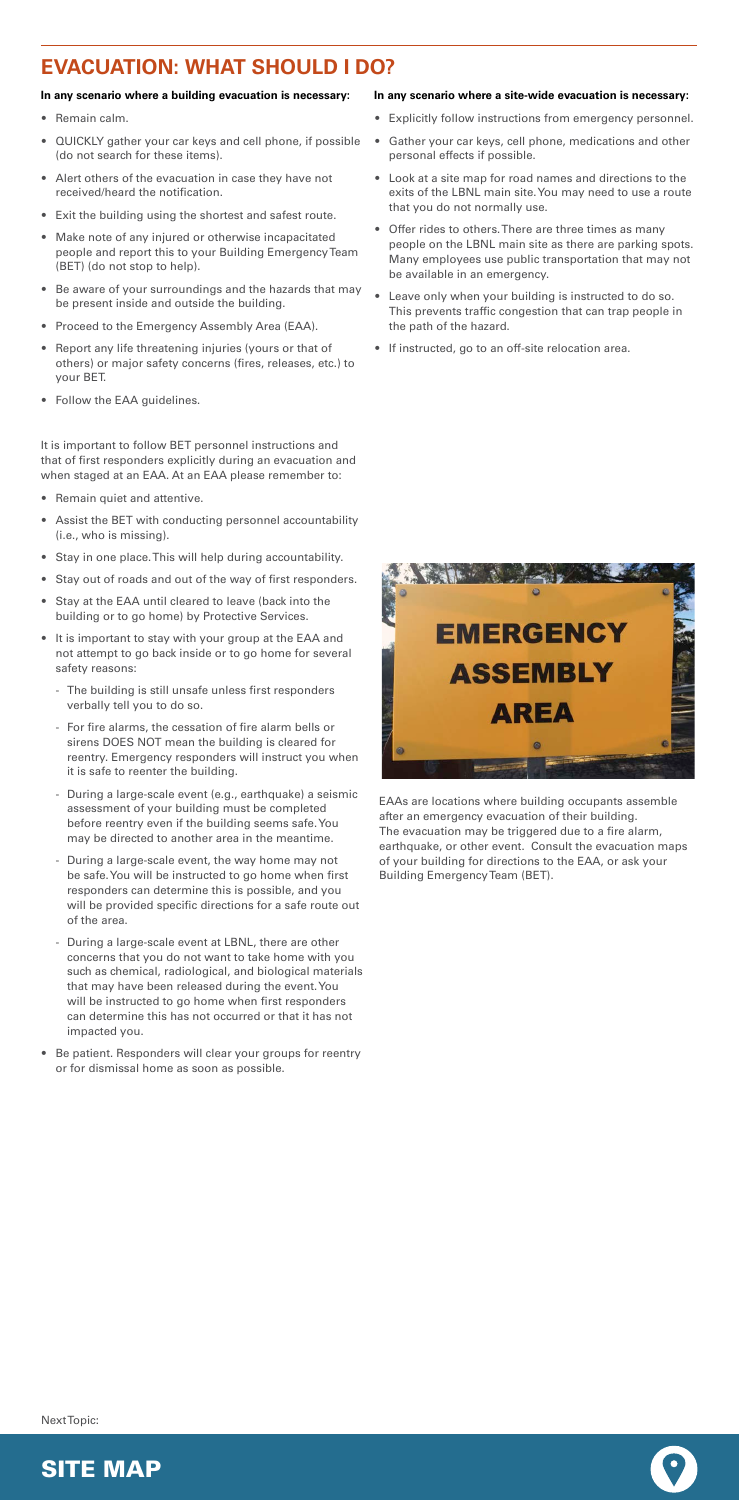### **Emergency Reporting**

Life-Threatening Event 24/7

**Emergency Status Information**

Any Phone

**911**

Lab Phone **x6999**

Cell or Off Site **(510) 486-6999** Any Phone **1 (800) 445-5830**

Website **www.status.lbl.gov**

### **Non-Life-Threatening Incident Reporting**

24/7 Incident Reporting

*Accidents, Hazardous-Materials Spills, Environmental, and Security*

### SITE MAP